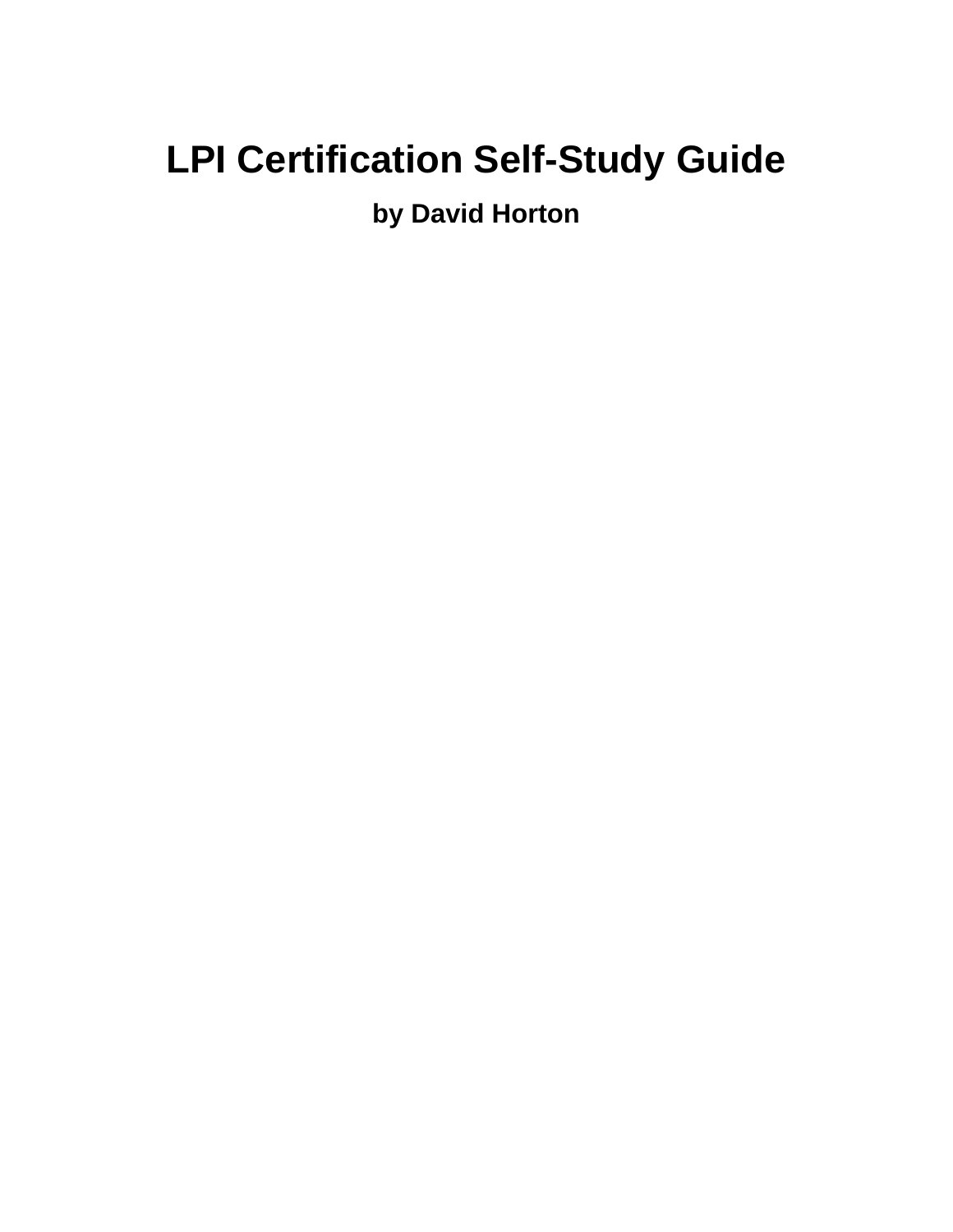#### **LPI Certification Self-Study Guide**

by David Horton

The LPI Self-Study Guide is intended to provide a quick and inexpensive method for experienced Linux users to prepare for Linux Professional Institute (LPI) certification exams 101 and 102. The LPI Self-Study Guide is not a beginner's course and makes no attempt to teach any of the subject matter in detail. Instead the study guide provides a structured method for quickly absorbing the knowledge required by the exam objectives. Links to external references and documentation are provided for key terms and concepts and there are practice questions with answers at the end of each chapter.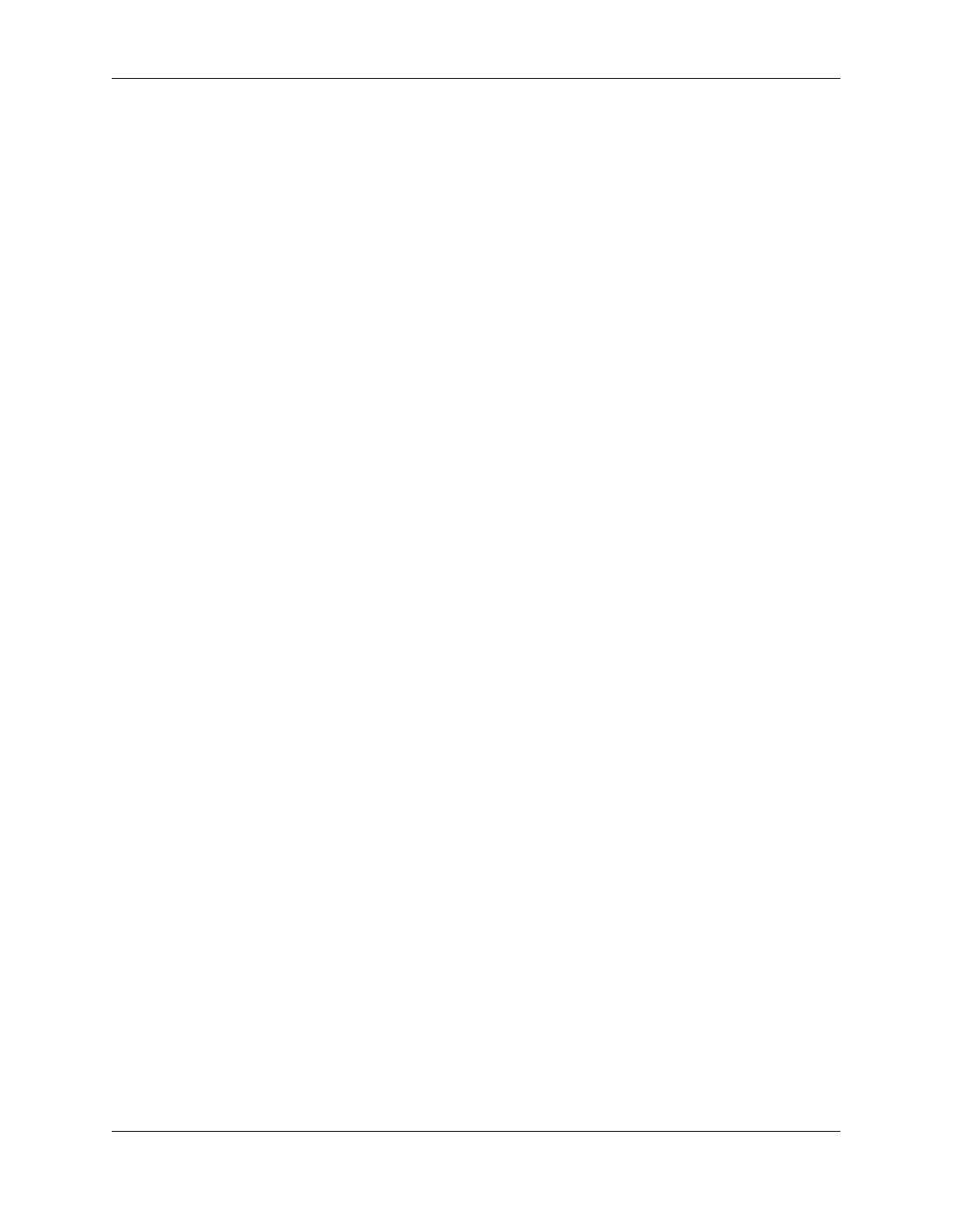#### **Table of Contents**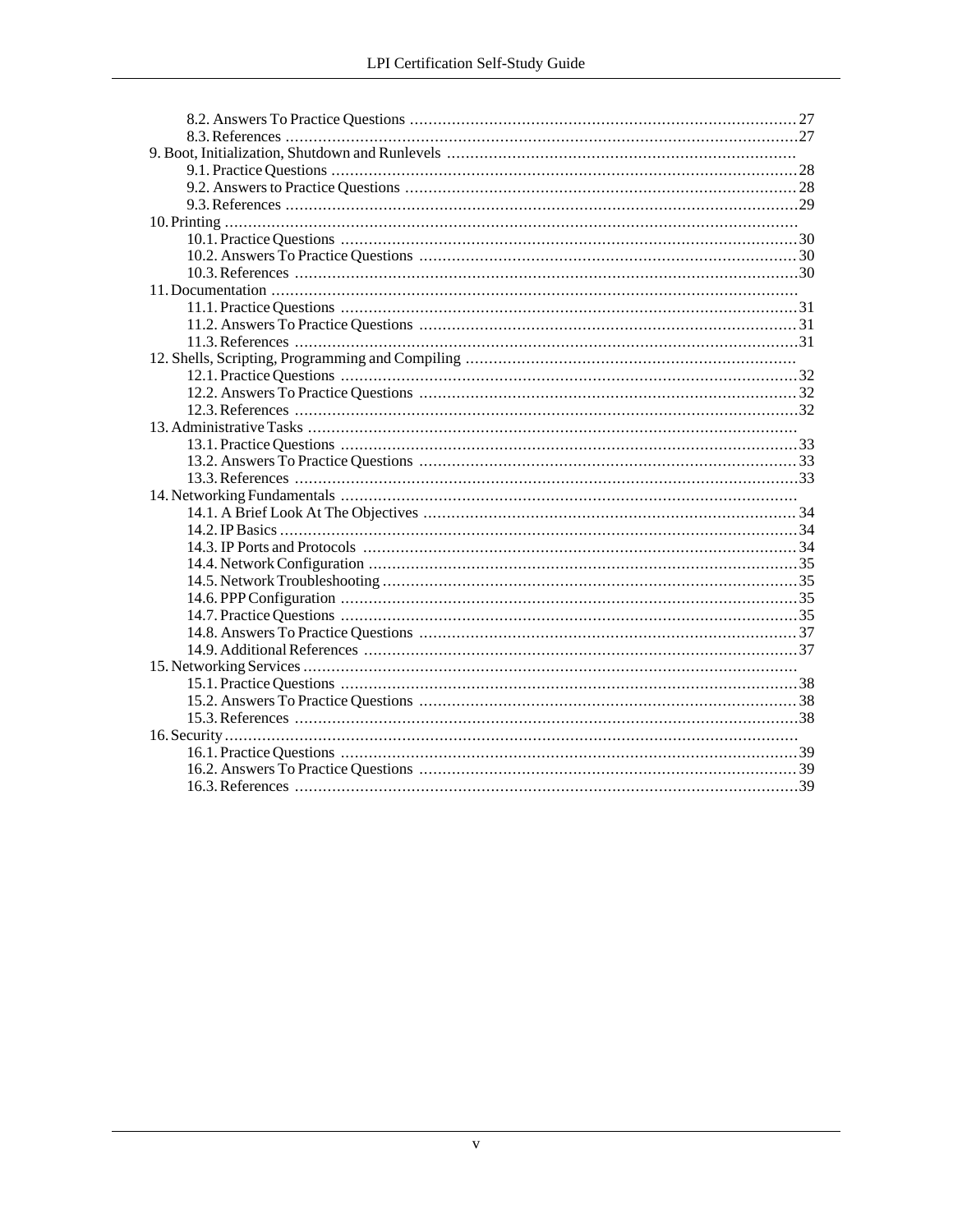# **Introduction**

## <span id="page-5-0"></span>**1. About The Author**

David Horton holds a Masters of Science in Information Systems from Roosevelt University, Chicago, Illinois USA as well as being LPIC-1 certified. He has been working with Linux systems since 1995.

## <span id="page-5-1"></span>**2. Disclaimer**

Using this document in no way guarantees that you will pass the LPI exams. This document is provided as-is with no warranty of any kind, either expressed or implied, including, but not limited to, the implied warranties of merchantability and fitness for a particular purpose. Use the concepts, examples and information at your own risk. The author(s) do not take any responsibility for damages that may arise from the use of this document.

<span id="page-5-2"></span>This document is not associated with nor endorsed by the Linux Professional Institute.

## **3. Copyright & License**

This document is copyright (c) 2004 by David Horton

This document is released under the terms of the Creative Commons [Attribution-ShareAlike license](http://creativecommons.org/licenses/by-sa/2.0/) [http://creativecommons.org/licenses/by-sa/2.0/]

## <span id="page-5-3"></span>**4. Making Contributions**

It is the author's wish that the practice questions be written and maintained by LPI certified persons. If you are LPI certified and would like to submit practice questions, please contact the author.

All Linux enthusiasts are welcome to submit references, point out errors and suggest improvements.

Any contributions submited to the author will be covered under the same copyright and license as this document. By making contributions you signify that you agree to disclaim any copyright on the contribution and allow the contribution to be released under the terms of the Creative Commons [Attribution-ShareAlike license](http://creativecommons.org/licenses/by-sa/2.0/) [http://creativecommons.org/licenses/by-sa/2.0/].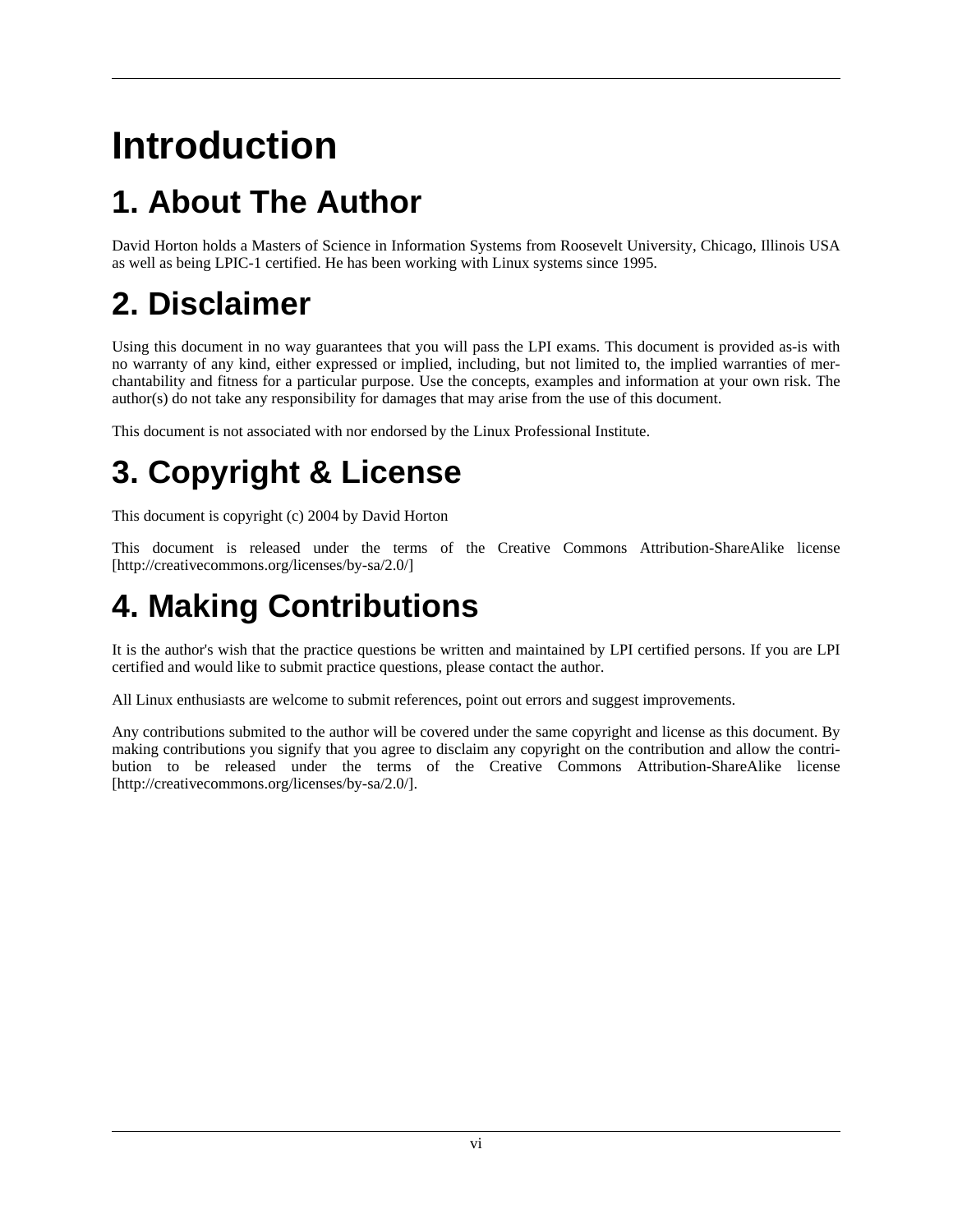## **Part I. General Information**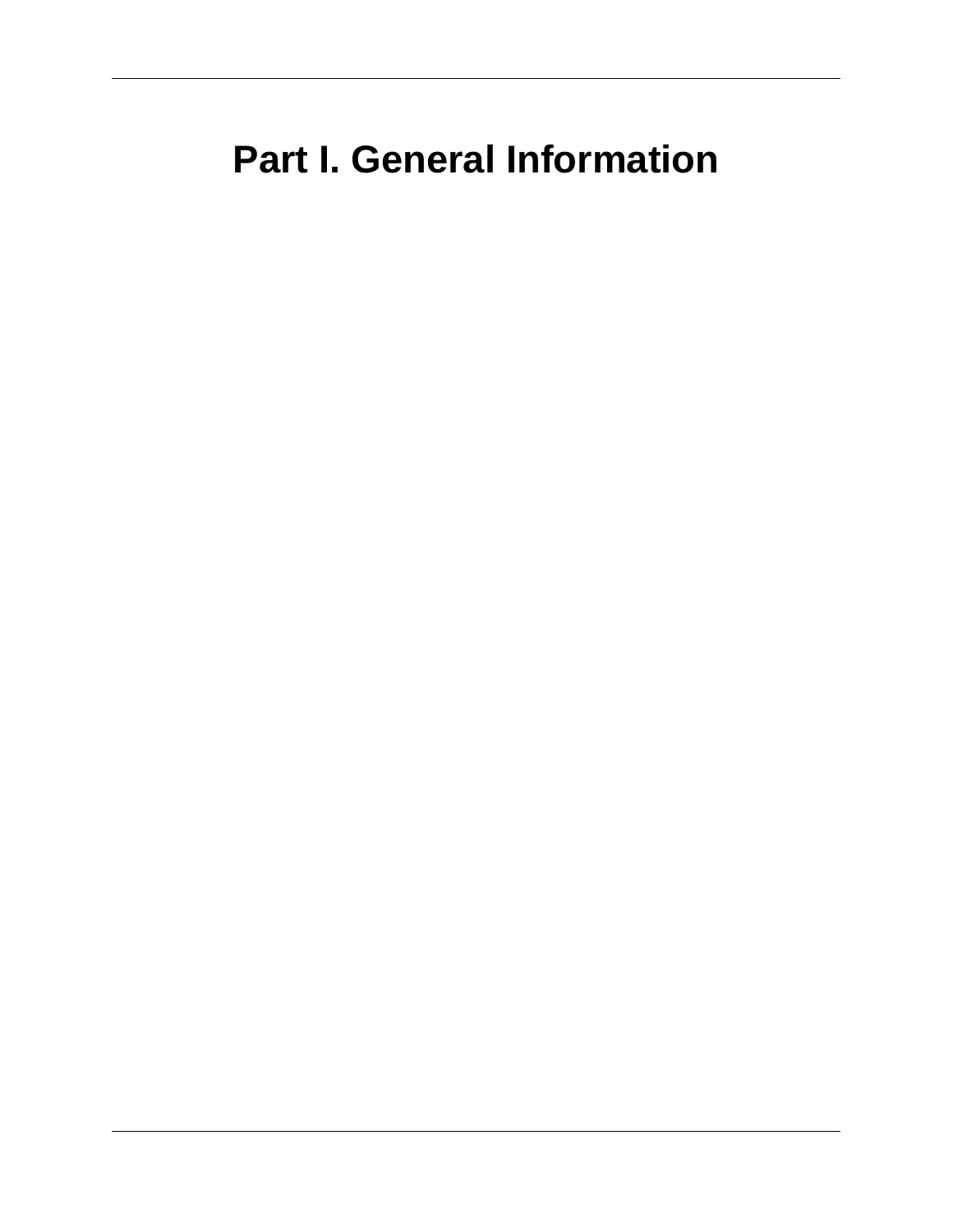#### **Table of Contents**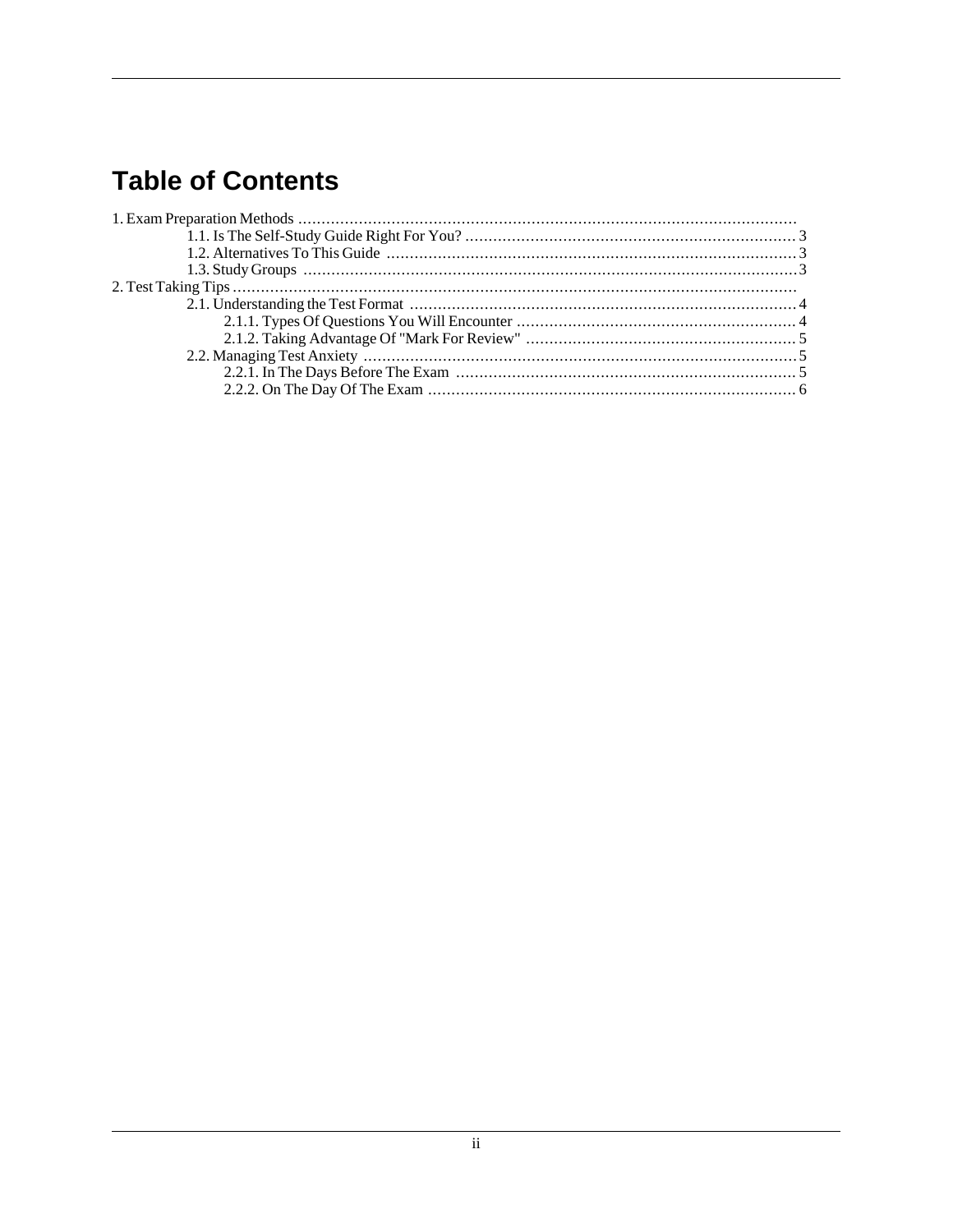# **Chapter 1. Exam Preparation Methods**

#### David Horton

## <span id="page-8-0"></span>**1.1. Is The Self-Study Guide Right For You?**

Self-study is not the easiest method of preparing for an exam. Look at the following checklist to help determine if the self-study guide is right for you.

- I am motivated, self-diciplined and good at managing my time.
- I prefer to learn things on my own rather than having someone teach me.
- I hold certifications from other vendors.
- I have used self-study to prepare for other certification tests and have been successful.
- I feel comfortable interacting with Linux using the command-line and often prefer it over a graphical user interface.
- I have used more than one Linux distribution.
- I am viewed as a Linux expert by my peers.
- I have visited [LPI's web site](http://www.lpi.org/) [http://www.lpi.org/] and I feel comfortable with the [exam objectives](http://www.lpi.org/en/lpic.html) [http://www.lpi.org/en/lpic.html].

If you can answer yes to the majority of these questions self-study may be a good test preparation method for you. If you answered yes to less than half of the questions you may want to explore other, more formalized test preparation methods.

### <span id="page-8-1"></span>**1.2. Alternatives To This Guide**

If you are not confident in your ability to pass the LPI exams using this self-study guide you may want to find an-<br>other test preparation option. There are many resources listed on LPI's web site other test preparation option. There are many [resources listed on LPI's web site](http://www.lpi.org/en/preparation.html) [http://www.lpi.org/en/preparation.html].

<span id="page-8-2"></span>Even if you are a self-study guru it is always a good idea to use a variety of sources for test preparation.

## **1.3. Study Groups**

No matter if you choose self-study or formal classroom education it is smart to study in a group. Not only can you learn from others, but you can also reinforce your own knowledge by teaching. You may want to form a study group in your school or as part of your local Linux Users Group. There are also on-line study groups at the [LPI Forums](http://www.lpiforums.com/) [website](http://www.lpiforums.com/) [http://www.lpiforums.com/].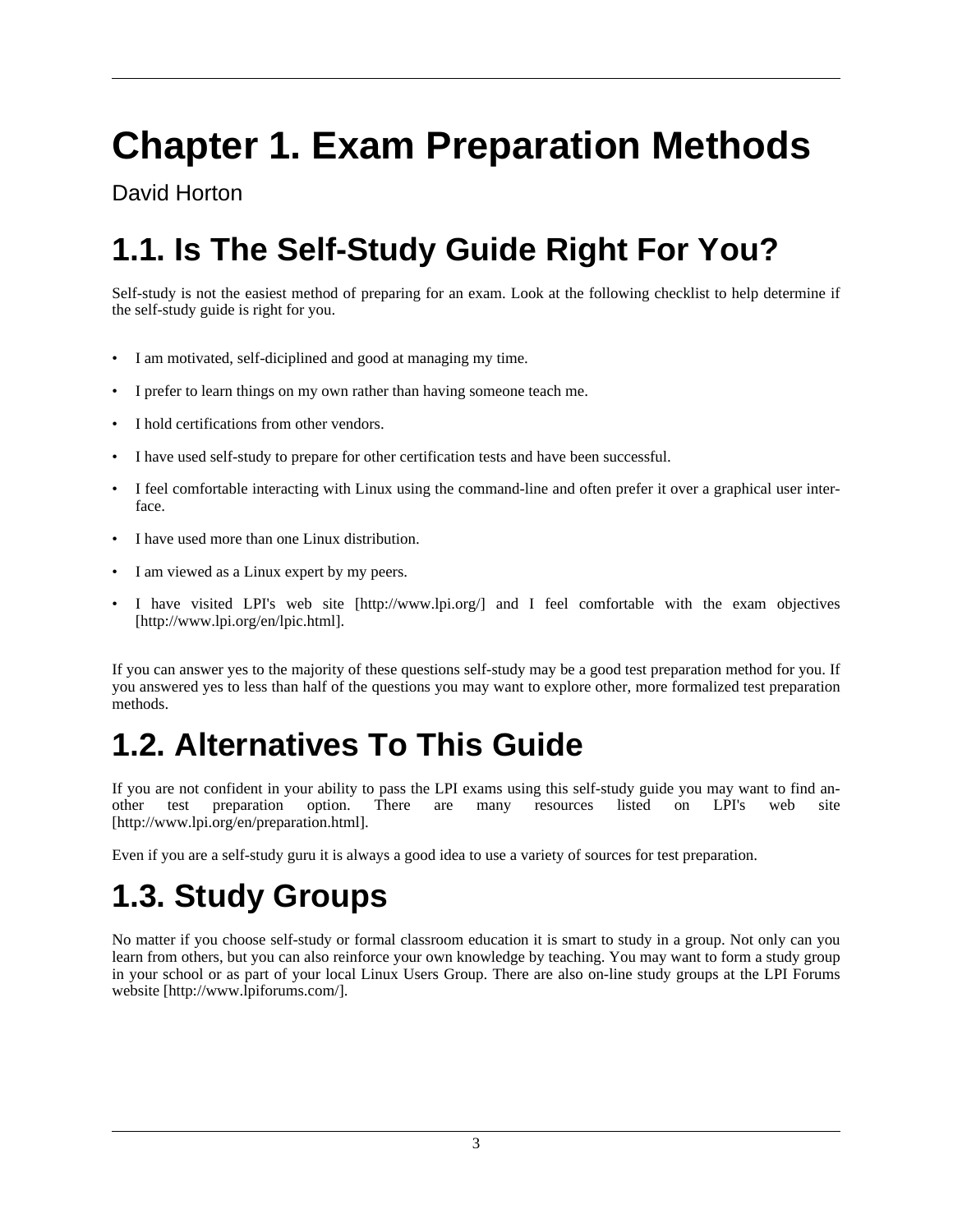## **Chapter 2. Test Taking Tips**

David Horton

## <span id="page-9-0"></span>**2.1. Understanding the Test Format**

When taking any exam it is important to understand the exam format prior to sitting down to take the test. This way you can be sure that you are being tested on your knowledge of the test material and not your understanding, or lack of understanding, of the test format.

The Linux Professional Institute (LPI) certification exams consist of fifty-one to seventy-three multiple choice and fill in the blank questions. The actual number of questions depends on which exam you are taking. LPI's exams are similar to computer-based exams from other vendors. If you have ever taken a Novell, Microsoft or Cisco certification test you will probably be very comfortable with the LPI exam format.

#### <span id="page-9-1"></span>**2.1.1. Types Of Questions You Will Encounter**

LPI exam questions can be broken down into three basic types.

- Questions with fill in the blank answers
- Multiple choice questions with multiple correct answers
- Multiple choice questions with a single correct answer

All of the questions have a "mark for review option" that allows you to return to a question before finishing the exam. Mark for review is discussed in more detail in the next section.

Of the three types of questions, fill in the blank qestions are probably the most challenging. There is no guessing, you must know the correct answer and enter it precisely. Be sure to read these questions very carefully and enter exactly what is asked for. Consider the following sample question:

```
System account information such as user ID and group ID is stored
in which file? (give the full path)
```
The correct answer is */etc/passwd*. An answer such as *passwd* is incorrect since the question clearly states that the full path should be given. This may seem like a trivial thing, but when you are under the stress of an exam situation it is tempting to rush to conclusions and not read the question fully. If you are not one-hundred percent sure that your answer is correct it is best to mark the question for review.

After dealing with fill in the blank questions you might think that multiple choice questions would be easy. None of the LPI questions is designed to be easy, but multiple choice does give you some advantage. Ususally you can tackle a multiple choice question in small steps. Take a look at the following sample question:

Which of the following are valid IP addresses for use on the Internet? (choose two)

\_ 192.16.15.211 \_ 172.18.200.16 \_ 68.143.255.10 \_ 125.264.1.132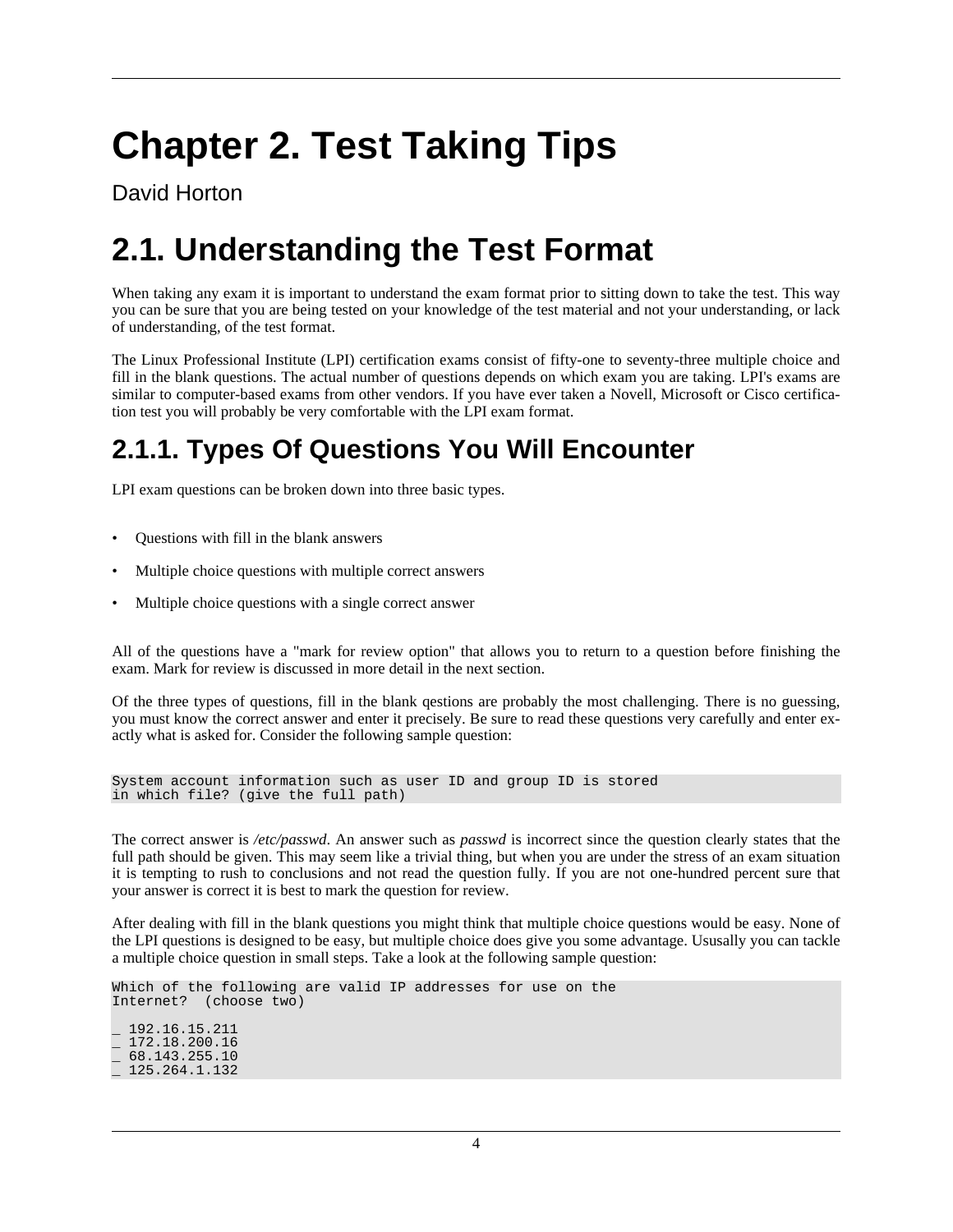If you know the answer right away that is great, but if not there is a simple procedure you can follow to increase your chances of arriving at the correct answer.

The first thing you should do is to determine the type of multiple choice question. This sample question is a multiple answer type. You can figure this out by the fact that the question says, "choose two" and that the computer will allow you to select more than one answer.

Once the type of question is determined, the second step is to rule out any obviously wrong answers. In the case of the example above the fourth anwer can be ruled out immediately, because 264 is above the valid range of values for an octet. (Octets are eight bits and can only be 0 - 255.)

At this point there are still three plausible looking anwers and the question states that only two are correct. As a third step, re-read the question. Do not skim, but rather read slowly and deliberately looking for any information that may offer additional clues. The key phrase in the sample question is "for use on the Internet." This should tell you that the second answer is incorrect, because 172.18.200.16 belongs to the "class B reserved" range of addresses and cannot be used on the Internet.

The only remaining answers are the first and third choices. Since the question asks for two answers these should both be checked. If you are still unsure mark the question for review.

The other type of question you will encounter on the LPI exam is multiple choice single answer. These questions have one and only one correct answer. You can narrow down the field of potential correct answers using the same three steps as described for the multiple choice multiple answer questions, just know that in the end there can be only one correct answer. And if there is any doubt do not hesitate to mark the question for review.

#### <span id="page-10-0"></span>**2.1.2. Taking Advantage Of "Mark For Review"**

In the previous section it was mentioned that questions should be marked for review if you are not one-hundred percent sure of the answer. This can be very beneficial. Marking questions allows you budget your time better by not spending too long on any one question. There is also the possibility that a later question will help you recall an elusive answer. This is particularly helpful for fill in the blank answers.

Once you have finished the last question on the exam you will be given a chance to revisit any marked questions. Take a look at the exam time clock and decide how much time you can afford to spend on each marked item. Trust your instincts when reviewing questions as many times your first choice is often the best choice. If an obvious answer is still not coming to you try to narrow down the selections if it is a multiple choice question. If all else fails take a guess. Guessing always gives better odds than simply leaving the question blank.

### <span id="page-10-1"></span>**2.2. Managing Test Anxiety**

No matter how long you have been using Linux or how much you study, you will be nervous on the day of the exam. Too much anxiety can work against you so it is important to take steps to minimize your stress level. There are several things you can do to calm yourself before the test.

#### <span id="page-10-2"></span>**2.2.1. In The Days Before The Exam**

Before the exam day, try some of these tips.

- Study in a group if possible. Tutoring others is a great way to reinforce your own knowledge.
- Use more than one study aid. This guide is only one of many ways to prepare for the LPI exams. Additional resources can be found on the [LPI web site](http://www.lpi.org) [http://www.lpi.org].
- Consider taking the exam as part of an LPI exam lab. LPI offers exam sessions at certain Linux events at substantially discounted prices. Puting up \$25 for an exam at an event is not nearly as stressful as gambling \$100 at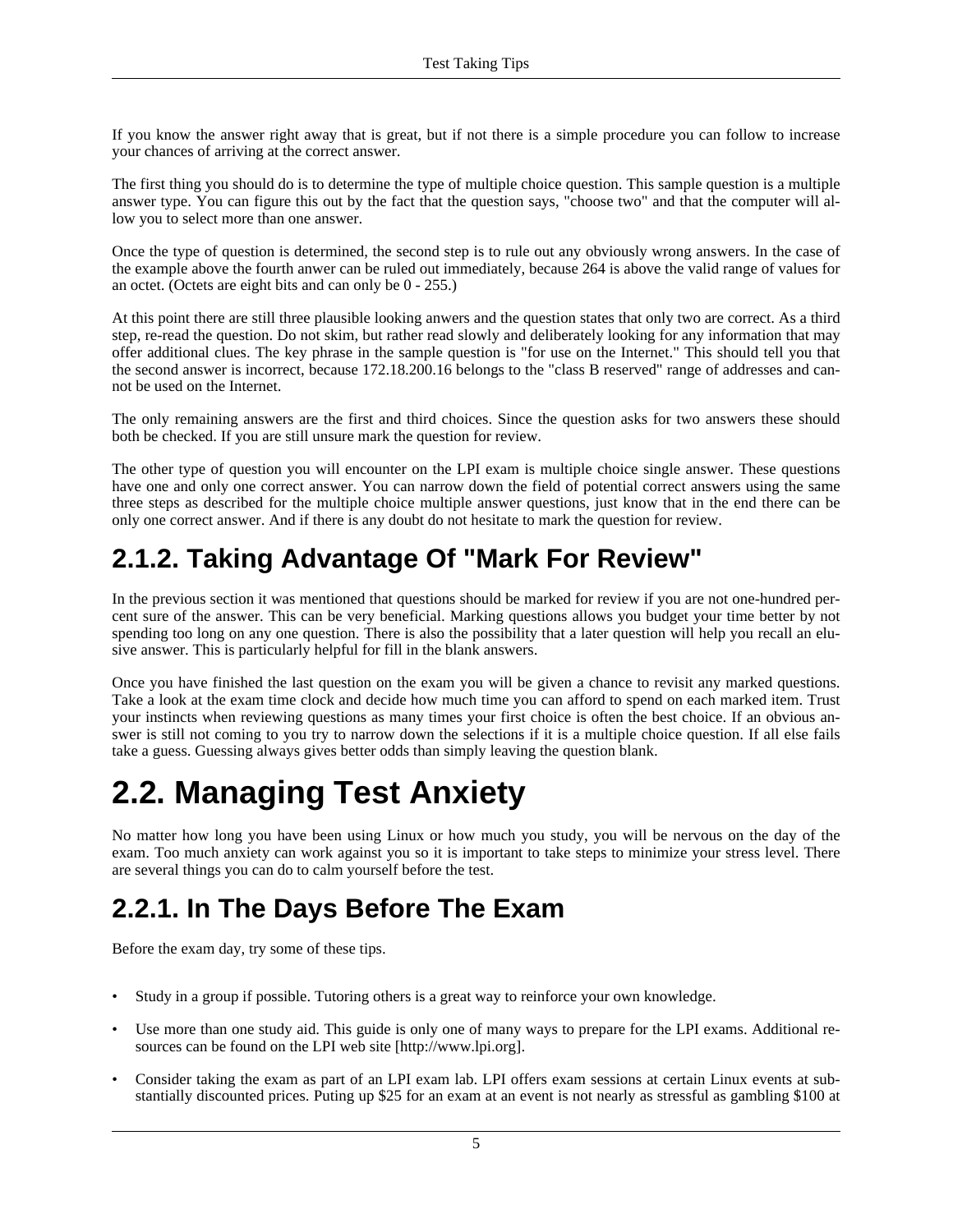a testing center. Check the [LPI web site](http://www.lpi.org) [http://www.lpi.org] for details on exams lab events.

- Work with your body's natural clock. If you are a morning person schedule your exam early. If you are not a morning person schedule your exam in the afternoon.
- Make sure you know how to get to your testing location and how long it will take you to get there.
- Be sure you are properly prepared. If you feel you have not studied enough it may be possible to postpone the exam. Be sure to check with your testing center at least twenty-four hours in advance to see if this is an option.

#### <span id="page-11-0"></span>**2.2.2. On The Day Of The Exam**

The following tips may help you manage your stress level on the day of the exam.

- Double-check the testing center rules and be sure to have proper ID with you.
- Make sure you are well rested and have had something to eat and drink before the test.
- If you are addicted to caffeine or nicotine be sure to get your fix before the exam.
- Arrive at the testing center early. Take time to decompress by walking the halls or visiting the water cooler. Take care of any bodily functions.
- Take time to adjust your chair and keyboard before clicking the exam start button.
- Try to relax by taking several deep breaths in through your nose and exhaling slowly and completely through your mouth.
- Visualize yourself passing the exam.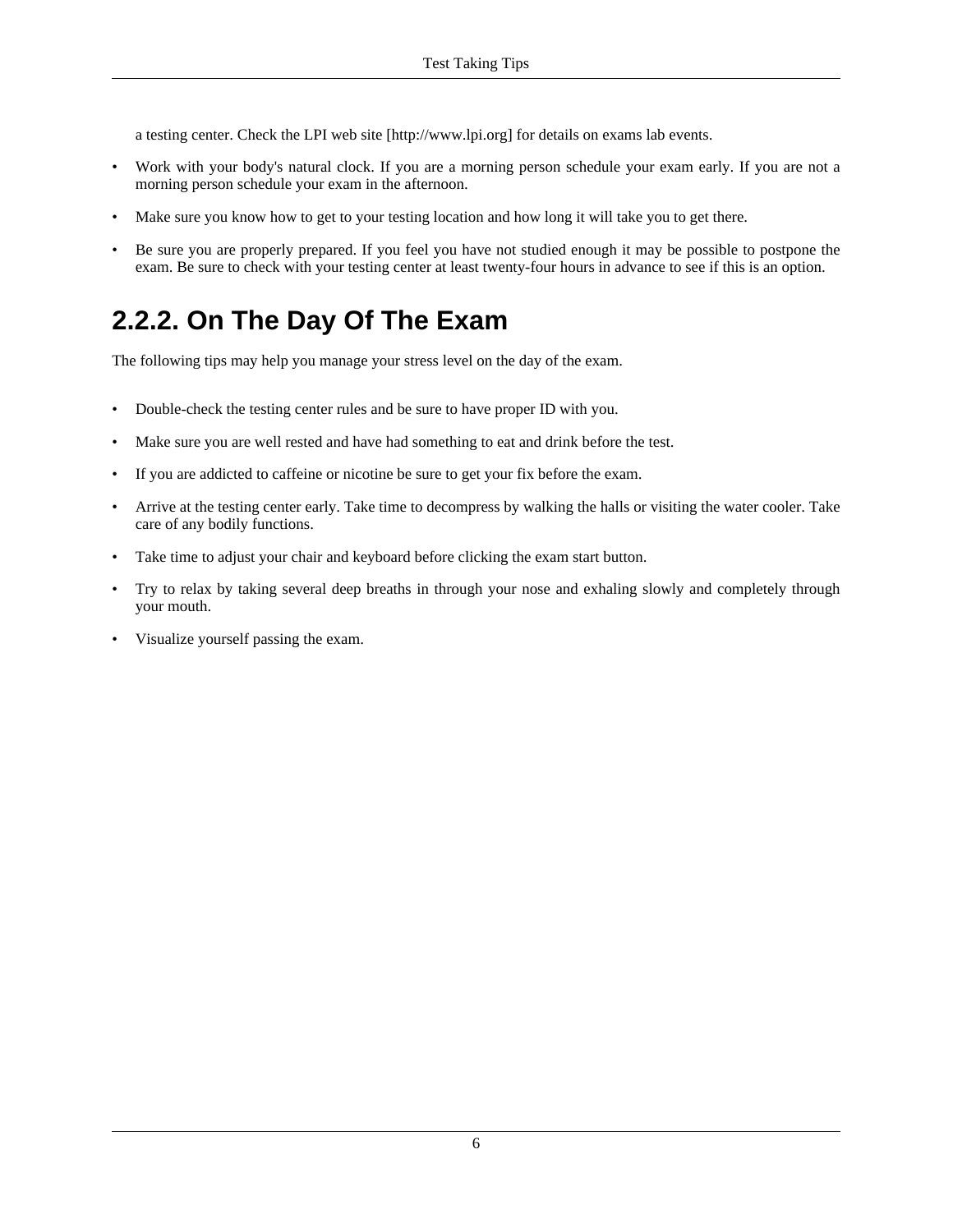## **Part II. Exam 101**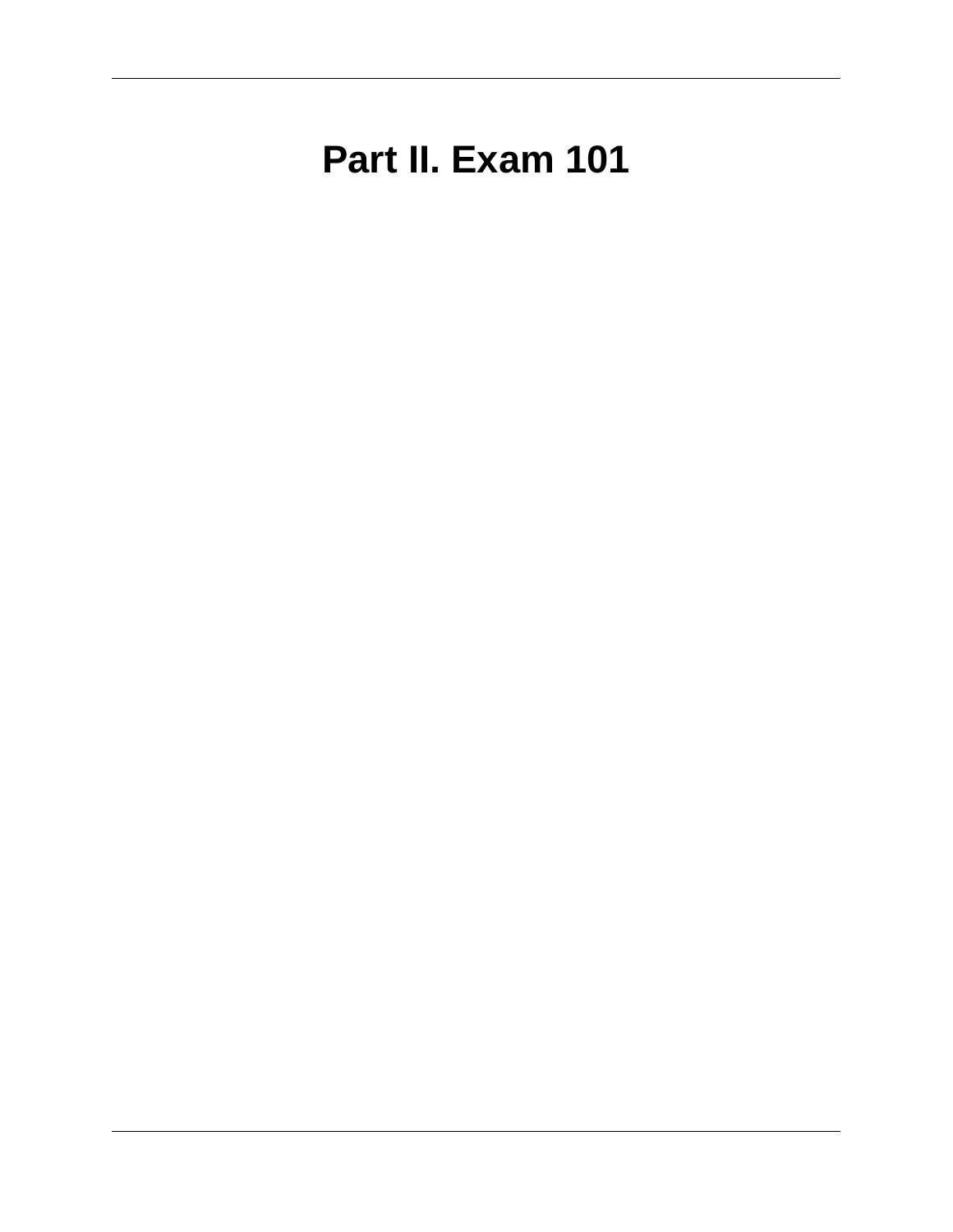#### **Table of Contents**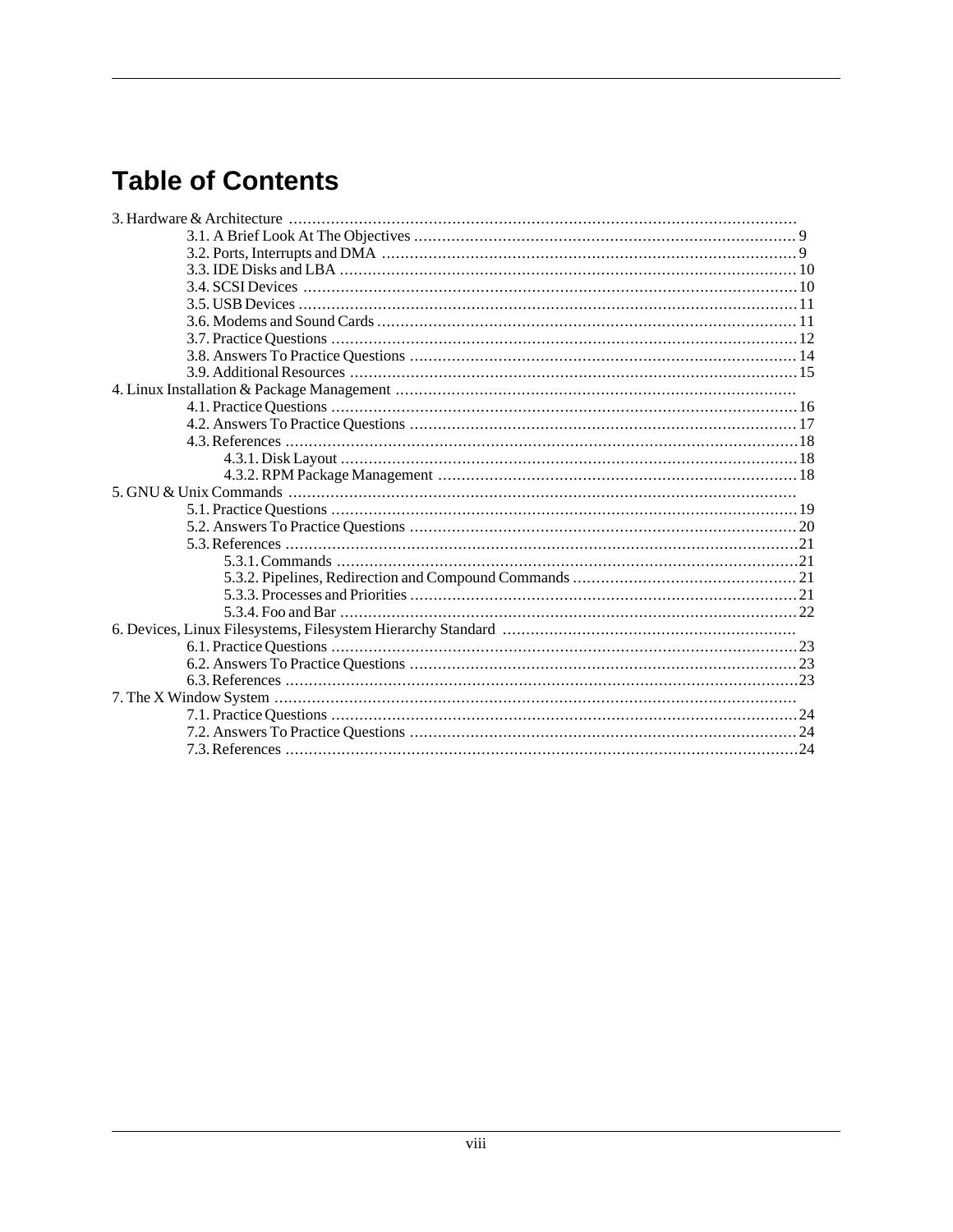## **Chapter 3. Hardware & Architecture**

David Horton

### <span id="page-14-0"></span>**3.1. A Brief Look At The Objectives**

Successful completion of the Hardware & Architecture section of the LPI exam requires familiarity with [Personal](http://en.wikipedia.org/wiki/Personal_computer) [Computer \(PC\)](http://en.wikipedia.org/wiki/Personal_computer) [http://en.wikipedia.org/wiki/Personal\_computer] [expansion cards](http://en.wikipedia.org/wiki/Expansion_card) [http://en.wikipedia.org/wiki/Expansion\_card] and [peripherals](http://en.wikipedia.org/wiki/Peripherals) [http://en.wikipedia.org/wiki/Peripherals] and how those devices interact with the system [BIOS](http://en.wikipedia.org/wiki/BIOS) [http://en.wikipedia.org/wiki/BIOS] and the [Linux Kernel](http://en.wikipedia.org/wiki/Linux_Kernel) [http://en.wikipedia.org/wiki/Linux\_Kernel]. This includes understanding the difference between [Industry Standard](http://en.wikipedia.org/wiki/Industry_Standard_Architecture) [Architecture \(ISA\)](http://en.wikipedia.org/wiki/Industry_Standard_Architecture) [http://en.wikipedia.org/wiki/Industry\_Standard\_Architecture] and [Peripheral Component](http://en.wikipedia.org/wiki/Peripheral_Component_Interconnect) Inter[connect PCI](http://en.wikipedia.org/wiki/Peripheral_Component_Interconnect) [http://en.wikipedia.org/wiki/Peripheral\_Component\_Interconnect] as well as what [interrupts \(IRQs\)](http://en.wikipedia.org/wiki/Interrupt) [http://en.wikipedia.org/wiki/Interrupt], [Input/Output \(I/O\) ports](http://en.wikipedia.org/wiki/Io_port) [http://en.wikipedia.org/wiki/Io\_port] and [Direct](http://en.wikipedia.org/wiki/Direct_memory_access) [Memory Access \(DMA\) channels](http://en.wikipedia.org/wiki/Direct_memory_access) [http://en.wikipedia.org/wiki/Direct\_memory\_access] are used for. If you are the type of person whose PC spends as much time with the cover off as it does with the cover on you probably have a good head start on the preceding items. You will also need to know about [Small Computer Systems Interface \(SCSI\)](???http://en.wikipedia.org/wiki/SCSI) [???http://en.wikipedia.org/wiki/SCSI] and [Universal Serial Bus \(USB\)](http://en.wikipedia.org/wiki/USB) [http://en.wikipedia.org/wiki/USB] architectures, which are perhaps more difficult subjects. SCSI is more commonly used in high-end servers and may not be familiar to PC users. USB although more common in PC's is relatively new feature in the Linux kernel.

### <span id="page-14-1"></span>**3.2. Ports, Interrupts and DMA**

Expansion cards communicate with the PC using three basic methods, i/o ports, interrupts and DMA. The Linux kernel must keep track of these communication resources in order to properly interact with the expansion cards. The system administrator can see the kernel's view of i/o ports, interrupts and DMA channels by looking in the proc filesystem. There are three files in particular to note.

- /proc/ioports
- /proc/interrupts
- /proc/dma

All of these files can be viewed using the **cat** command. For example, **cat /proc/ioports** will show the the i/o ports used by the system. Take a moment to become familiar with the contents of these files. See if you can identify the various devices in your PC. Below are some excepts from the three files from a typical PC:

```
bash$ head -5 /proc/ioports
0000-001f : dma1
0020-003f : pic1
0040-005f : timer
0060-006f : keyboard
0070-007f : rtc
bash$ head -5 /proc/interrupts
         CPU0<br>204783
  0: 204783 XT-PIC timer<br>1: 2410 XT-PIC keybo
  1: 2410 XT-PIC keyboard<br>2: 0 XT-PIC cascade
  2: 0 XT-PIC cascade
                                  aic7xxx
bash$ cat /proc/dma
4: cascade
```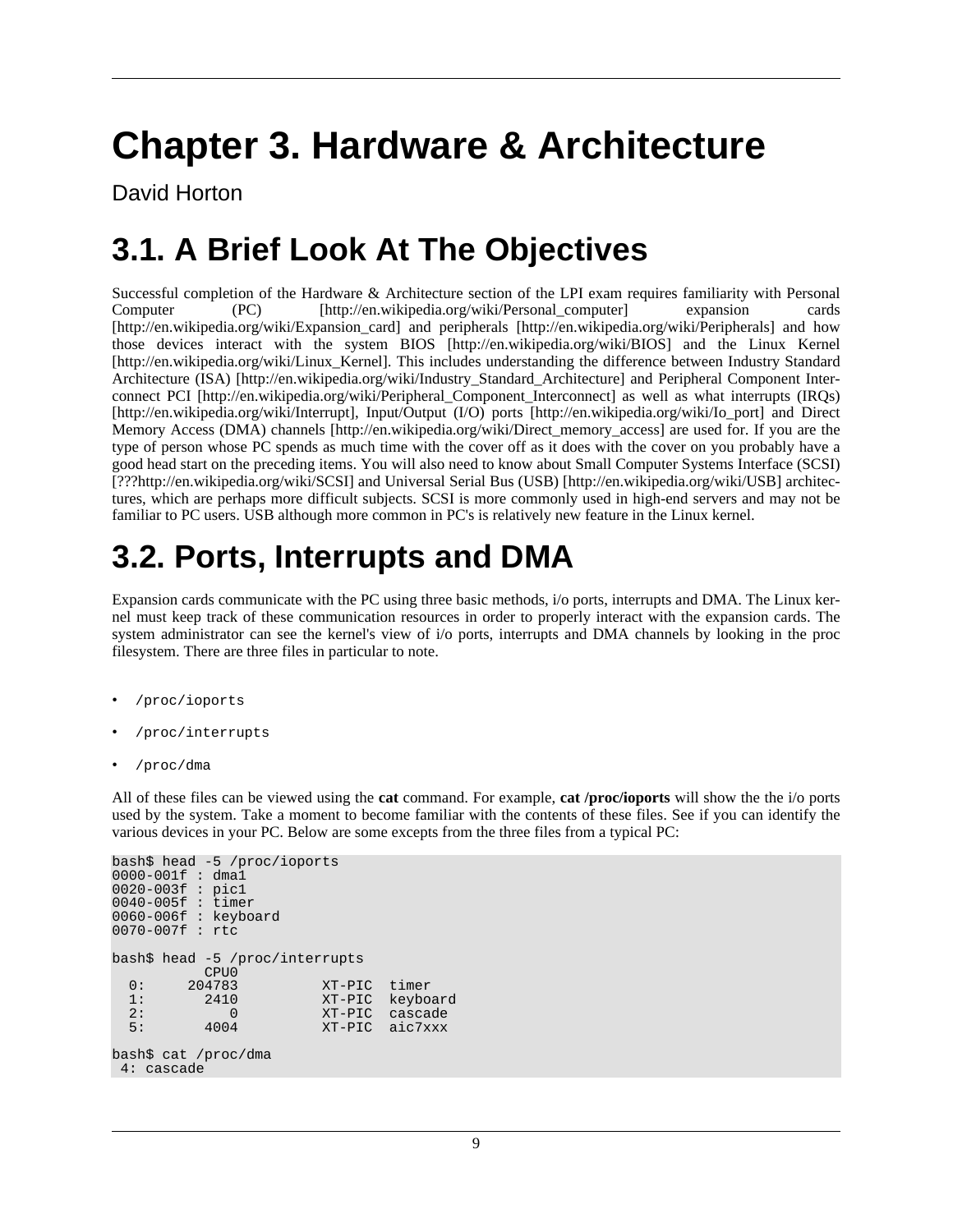Most modern expansion cards have their resources assigned automatically using [plug-and-play \(PnP\)](http://en.wikipedia.org/wiki/Plug-n-play) [http://en.wikipedia.org/wiki/Plug-n-play] technology and it is rare to find a card that requires manual configuration. The way resources are assigned to a card depends upon which bus technology it uses. All PCI cards are designed to be plug-and-play and are assigned resources by the PC's BIOS during boot-up. The results of the configuration can be viewed using the **[lspc](http://unixhelp.ed.ac.uk/CGI/man-cgi?lspci+8)i** [http://unixhelp.ed.ac.uk/CGI/man-cgi?lspci+8] command. Older ISA cards may need to have their resources assigned by the operating system rather than the BIOS. Linux systems use the **[isapnp](http://www.roestock.demon.co.uk/isapnptools/isapnp.8.html)** [http://www.roestock.demon.co.uk/isapnptools/isapnp.8.html] command and the corresponding / [etc/isapnp.conf](http://www.roestock.demon.co.uk/isapnptools/isapnp.conf.5.html) [http://www.roestock.demon.co.uk/isapnptools/isapnp.conf.5.html] file to set up ISA plugand-play cards. The **[pnpdump](http://www.roestock.demon.co.uk/isapnptools/pnpdump.8.html)** [http://www.roestock.demon.co.uk/isapnptools/pnpdump.8.html] command queries ISA plug-and-play cards to find their desired resource configuration and its output can be used to construct the / etc/pnp.conf file.

#### <span id="page-15-0"></span>**3.3. IDE Disks and LBA**

Exploration of the /proc/ide directory reveals information about IDE devices present in the system. Of particular interest is the /proc/ide/hda directory since it contains information about the first, bootable IDE hard disk in the system. Two files in the /proc/ide/hda directory, capacity and geometry, are used to describe the size of the hard disk. The example below shows the contents of the files for an 80G hard disk.

```
bash# cat /proc/ide/hda/geometry<br>physical 38322/16/255
                physical 38322/16/255
logical 9732/255/63
bash# cat /proc/ide/hda/capacity
156355584
```
The output of geometry shows the size in a cylinder/head/sector (CHS) format while capacity shows the size in logical block addressing (LBA) format. The older CHS format is limited to 1024 cylinders and can only describe disks up to 8G in size. Because of this limitation modern hard disks are almost always described using LBA. The Linux kernel uses LBA exclusively and provides the CHS parameters in geometry for informational purposes only. Because the operating system uses LBA it is important that the PC BIOS also be configured to use LBA.

### <span id="page-15-1"></span>**3.4. SCSI Devices**

In addition to IDE many high-performance systems use SCSI. Typical SCSI devices attached to a Linux system include hard drives, cd-roms and tape drives, but there can be others as well. All SCSI devices must be attached a [SCSI Host Adapter](http://en.wikipedia.org/wiki/Host_adapter) [http://en.wikipedia.org/wiki/Host\_adapter] in order to interact with the system. The SCSI adapter is responsible for handling communication between the SCSI devices and the Linux kernel. Information about the host adapter and the devices attached to it will appear in the proc filesystem under the /proc/scsi directory. The following example shows a typical /proc/scsi directory.

```
bash# ls -F /proc/scsi
aic7xxx/ scsi
```
The directory aic7xxx contains information about the configuration of the host adapter (an Adaptec 2940 in this case.) There are many manufacturers of SCSI host adapters so the name and contents of the directory will vary depending on the partcular setup.

There is also a file named /proc/scsi/scsi that shows all SCSI devices as seen by the Linux kernel. An example is shown below.

| bash# cat /proc/scsi/scsi              |           |                        |  |
|----------------------------------------|-----------|------------------------|--|
| Attached devices:                      |           |                        |  |
| Host: scsi0 Channel: 00 Id: 00 Lun: 00 |           |                        |  |
| Vendor: IBM Model: DNES-309170W        | Rev: SA30 |                        |  |
| Type: Direct-Access                    |           | ANSI SCSI revision: 03 |  |
| Host: scsi0 Channel: 00 Id: 04 Lun: 00 |           |                        |  |
| Vendor: PHILIPS Model: CDD2600         | Rev: 1.07 |                        |  |
|                                        |           |                        |  |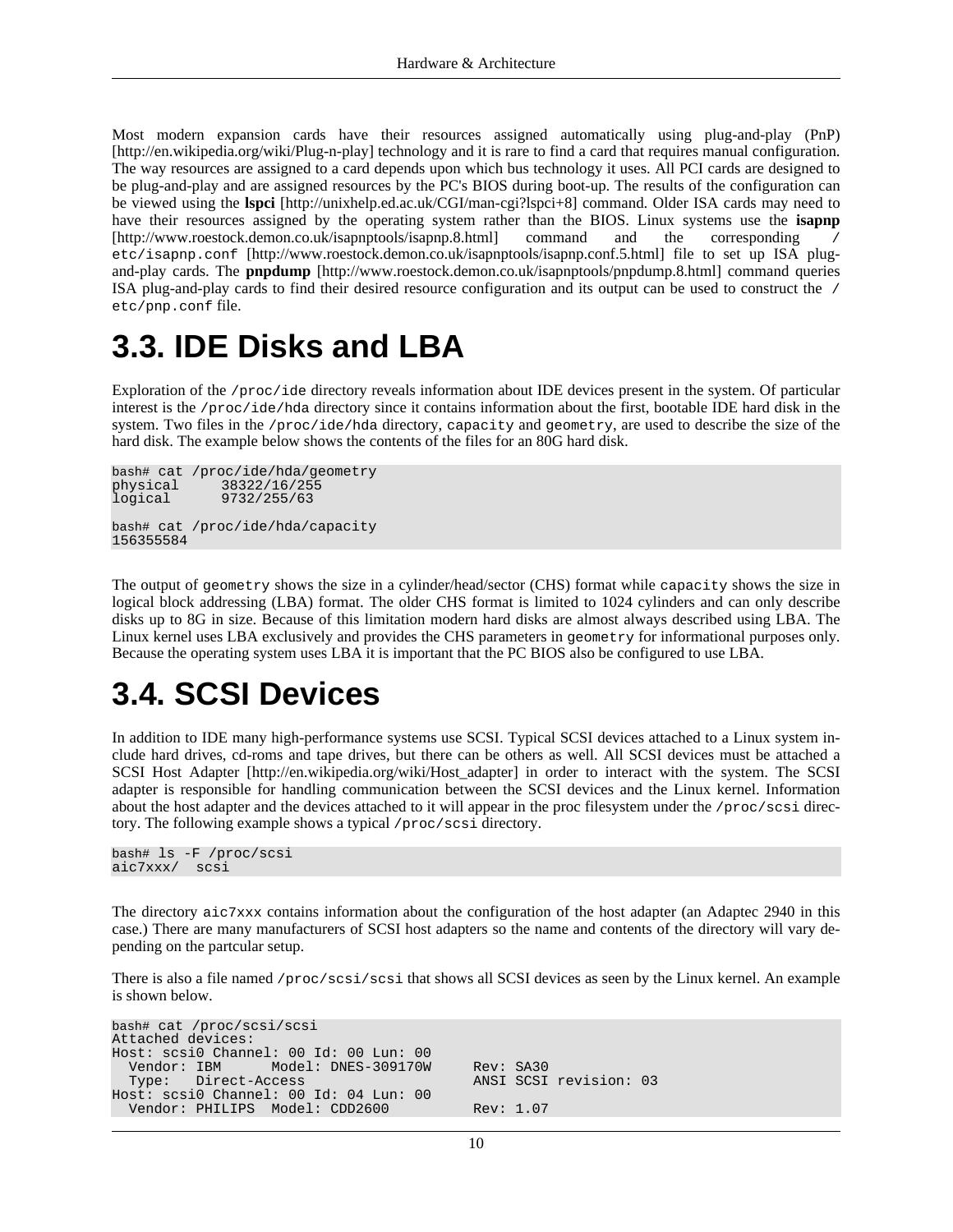| Type: CD-ROM |                                        |           | ANSI SCSI revision: 02 |  |
|--------------|----------------------------------------|-----------|------------------------|--|
|              | Host: scsi0 Channel: 00 Id: 05 Lun: 00 |           |                        |  |
|              | Vendor: IOMEGA Model: ZIP 100          | Rev: E.03 |                        |  |
|              | Type: Direct-Access                    |           | ANSI SCSI revision: 02 |  |
|              | Host: scsi0 Channel: 00 Id: 06 Lun: 00 |           |                        |  |
|              | Vendor: HP Model: HP35480A             | Rev: 1009 |                        |  |
|              | Type: Sequential-Access                |           | ANSI SCSI revision: 02 |  |

Take a moment to look at the information contained in the file. Notice how each device on the SCSI bus has its own unique SCSI ID number. Hard disks are generally given lower SCSI ID's than CD-ROM's and tape drives and ID 0 is reserved for the bootable hard disk.

When accessing SCSI devices in Linux it is done using nodes in the /dev directory just like any other piece of hardware. Refering to the example above the IBM hard disk would be accessed as /dev/sda while the Iomega Zip disk is /dev/sdb. The Philips CD-ROM is /dev/sr0 and the HP tape drive is /dev/st0.

### <span id="page-16-0"></span>**3.5. USB Devices**

Support for USB first appeared in Linux kernel version 2.2 and became much more robust in kernel version 2.4. USB is very similar to SCSI in many respects. The system has a USB host controller which functions much like a SCSI host adapter and USB storage devices appear as SCSI disks in the /dev directory.

In order for USB devices to be recognized there must be USB support in the kernel either compiled in or loaded as a module. In the case of a modular kernel the files required for basic USB support are as follows.

- usbcore.o
- usb-uhci.o or usb-ohci.o depending on the motherboard manufacturer.

The kernel will also need to have modules loaded for the particular USB device being used. For example acm.o for USB modems and usb-storage.o for storage devices like USB hard drives and USB CD-ROMs.

Many times it is also necessary to include hotplug support in the kernel because most USB devices are designed to be added and removed from the system without requiring a reboot. There is also a userspace program / [sbin/hotplug](http://www.die.net/doc/linux/man/man8/hotplug.8.html) [http://www.die.net/doc/linux/man/man8/hotplug.8.html] that helps the kernel deal with dynamically adding and removing USB devices. /sbin/hotplug does this by looking for a shell script (also called an agent) in the /etc/hotplug directory with the same name as the USB device being added or removed. The agent is responsible for handling the particulars of adding and removing the device.

### <span id="page-16-1"></span>**3.6. Modems and Sound Cards**

Modems and sound cards are given special attention on the LPI exam since they can be slightly more complicated than other types of hardware.

Modems have extra requirements to work properly with Linux and these are listed below.

- The modem must NOT be a [winmodem](http://en.wikipedia.org/wiki/Winmodem). [http://en.wikipedia.org/wiki/Winmodem]
- The modem must have the serial port set to the correct speed with [setserial](http://unixhelp.ed.ac.uk/CGI/man-cgi?setserial+8) [http://unixhelp.ed.ac.uk/CGI/man-cgi?setserial+8].

In addition to setting up modem hardware the LPI exam also covers setting up a [Point-to-Point Protocol \(PPP\)](http://en.wikipedia.org/wiki/Point-to-Point_Protocol) [http://en.wikipedia.org/wiki/Point-to-Point Protocol] connection to an Internet provider. DSL and Cable modem users may want to refresh their memories by skimming the [pppd](http://annys.eines.info/cgi-bin/man/man2html?8+pppd) [http://annys.eines.info/cgi-bin/man/man2html?8+pppd] and [chat](http://annys.eines.info/cgi-bin/man/man2html?8+chat) [http://annys.eines.info/cgi-bin/man/man2html?8+chat] man pages or the [PPP-HOWTO](http://www.tldp.org/HOWTO/PPP-HOWTO/index.html)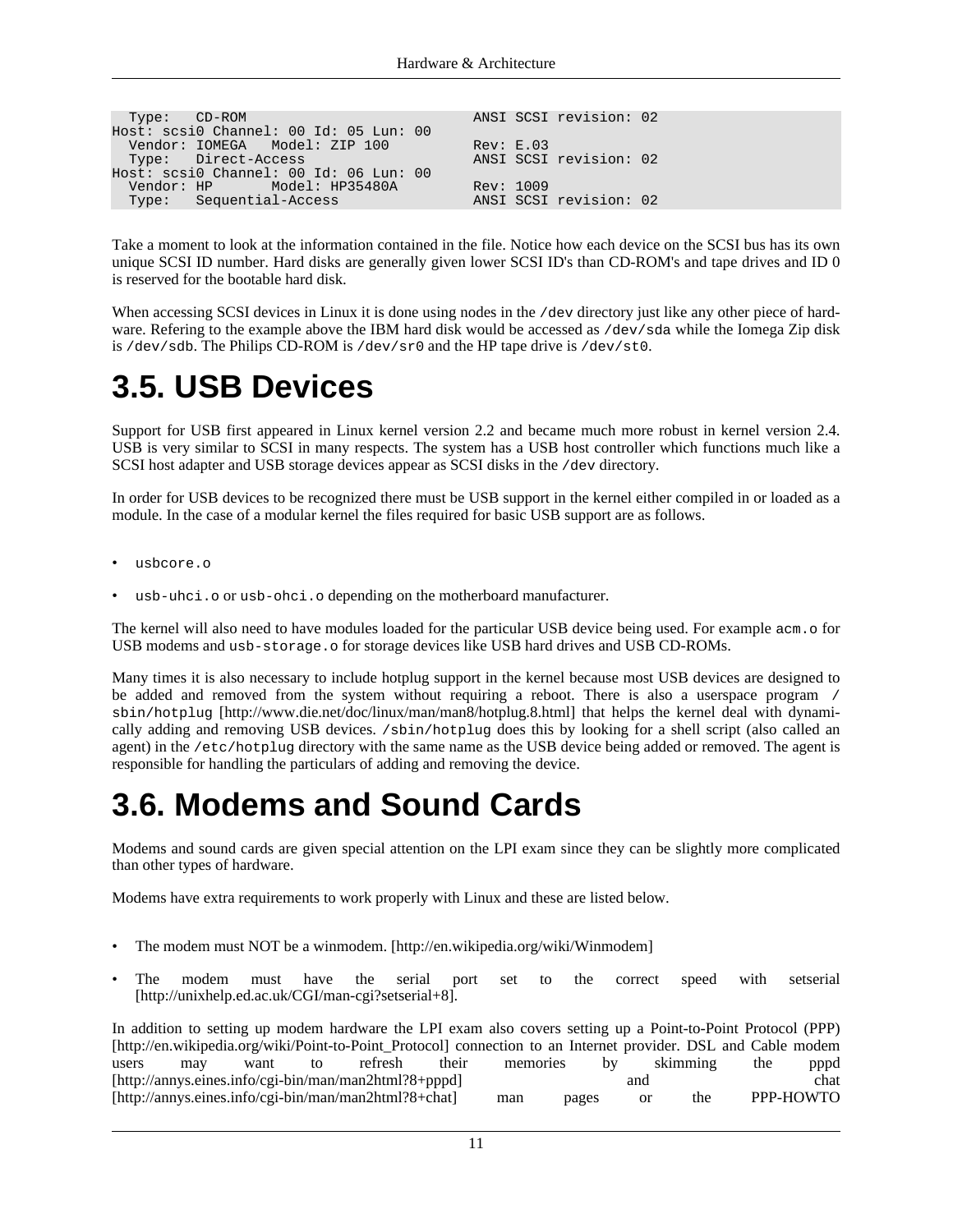[http://www.tldp.org/HOWTO/PPP-HOWTO/index.html].

Sound cards are typically difficult to configure because they use many different resources (i/o ports, interrupts & DMA channels) making it more likely that some sort of resource conflict will occur. To aid the installation of sound cards there is a utility called **[sndconfig](http://olympus.het.brown.edu/cgi-bin/man2html?sndconfig+8)** [http://olympus.het.brown.edu/cgi-bin/man2html?sndconfig+8] that is included with some distributions. **sndconfig** works with plug-and-play utilities like pnpdump to automatically probe the system for a PnP sound card and determine the correct parameters. There is also a --noautoconfig option to allow users to manually enter settings for the card.

### <span id="page-17-0"></span>**3.7. Practice Questions**

You can gauge your familiarity with the subject of Hardware & Architecture by answering the practice questions below.

- 1. You are working with your hardware vendor's technical support people to troubleshoot a network card problem. The technical support representative wants to know which IRQ channel the card is using. Which file would tell you the IRQ channel for the card?
	- A. /proc/interrupts
	- B. /proc/ioports
	- C. /proc/irqs
	- D. /proc/sysconfig
- 2. You are providing telephone support to a novice user at a remote location, because the dial-in modem is not working. When you ask the user to tell you what port the modem is connected to he says, "COM1." What is the Linux device that corresponds to COM1? (provide the full path)
- 3. Management has finally approved the budget for you to buy your first high-capacity SCSI tape drive and SCSI host adapter. You install the host adapter in PCI slot 4 and set the tape drive's SCSI ID to 5. What Linux device would you use to access the new tape drive?
	- A. /dev/st0
	- B. /dev/st1
	- C. /dev/st4
	- D. /dev/st5
- 4. In which file would you look to find the base address of your system's sound card?
	- A. /proc/sysconfig
	- B. /proc/ioports
	- C. /proc/interrupts
	- D. /proc/base
- 5. What is the name of the file that contains information about direct memory access channels and the devices as-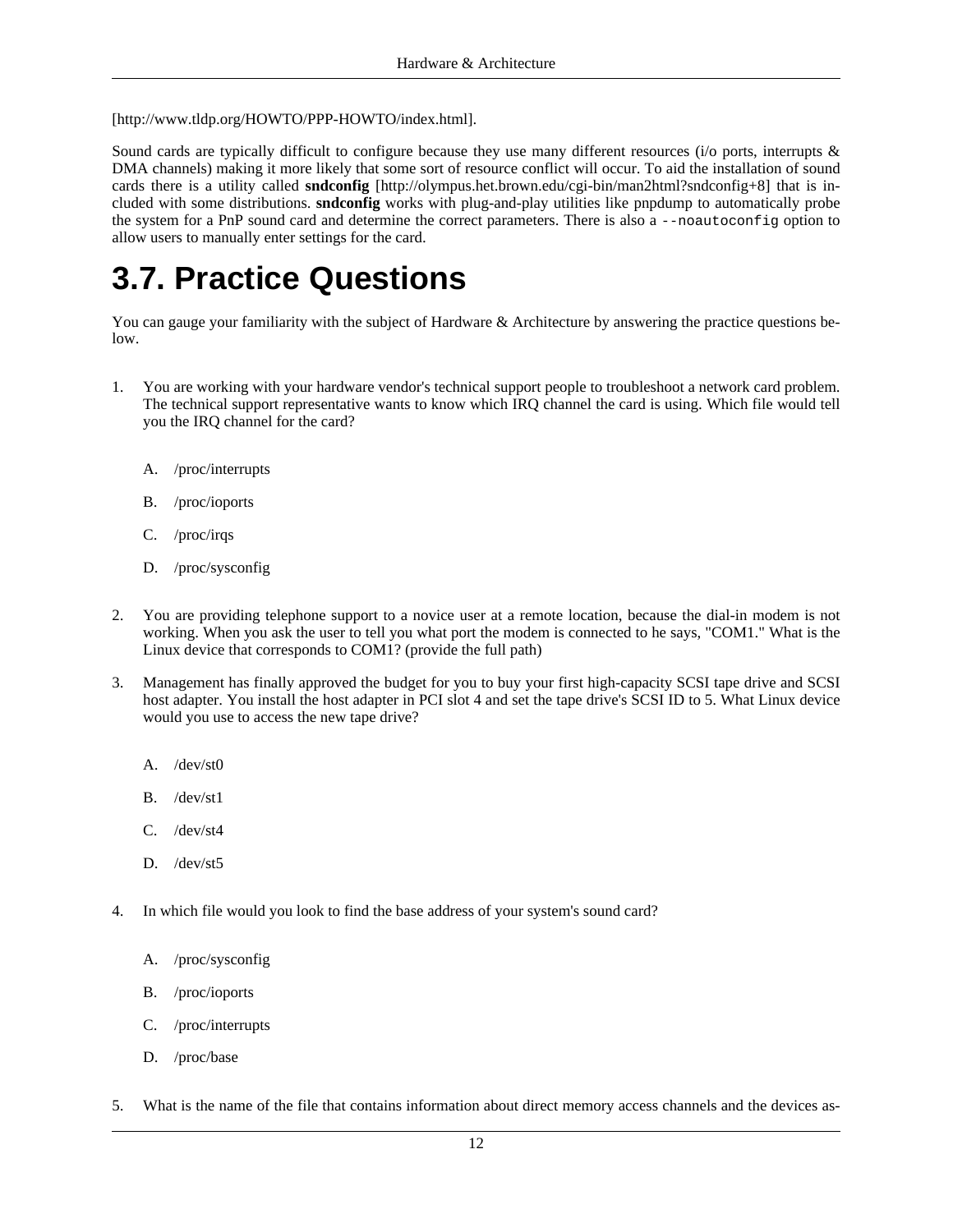sociated with them? (give the full path)

- 6. You have just purchased a 56kbps external modem and attached it to the PC serial port labled COM2. Communication with the modem is not working and /proc/ioports shows no serial devices. What might be the cause?
	- A. The serial port is disabled in the BIOS
	- B. The modem is turned off
	- C. COM2 is reserved for serial mice
	- D. The setserial command was not run properly at start-up
- 7. What BIOS feature can be turned on to enable the BIOS to access hard disks larger than 8 gigabytes?
	- A. CHS
	- B. LBA
	- C. PIO
	- D. DMA
- 8. Which of the following utilities can be used to create the configuration file isapnp.conf?
	- A. lspci
	- B. isapnp
	- C. lsmod
	- D. pnpdump
- 9. In which kernel version were USB devices were first supported?
- 10. Which of the following kernel modules is required for USB? (choose 2)
	- A. hotplug.o
	- B. usbcore.o
	- C. usb-uhci.o
	- D. usbmgr.o
- 11. What is the name of the daemon that Linux systems use to establish a Point-to-Point connection? (specify the command name only with no options)
- 12. Which program can be used in conjuction with Point-to-Point connections to execute modem connection scripts non-interactively.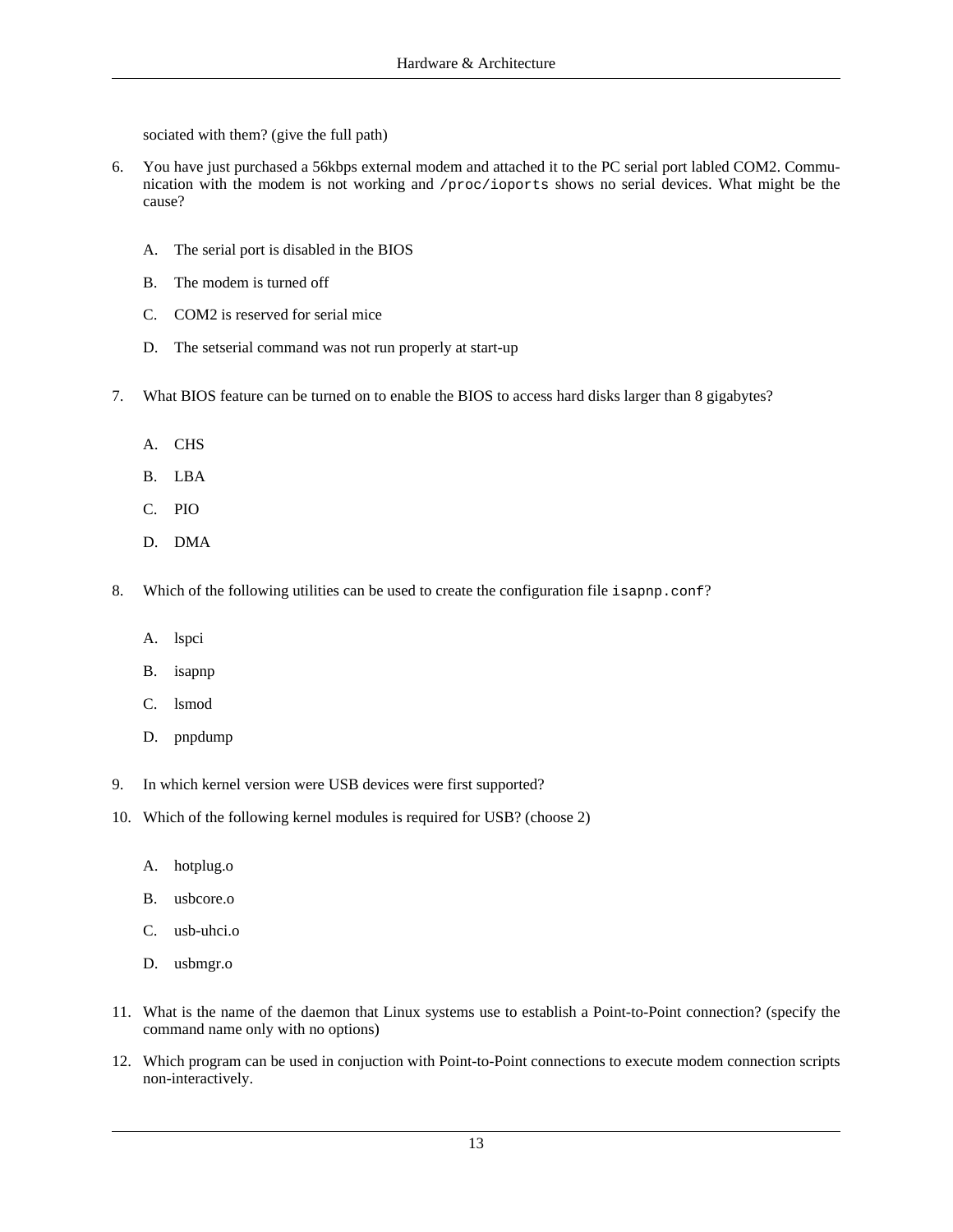- A. minicom
- B. chat
- C. pscript
- D. uucico

### <span id="page-19-0"></span>**3.8. Answers To Practice Questions**

- 1. The correct answer is A, /proc/interrupts shows IRQ lines and the devices using them. Answer B is incorrect because /proc/ioports will give the base address for the NIC card, not the IRQ. Answers C and D both refer to nonexistent files.
- 2. The correct answer is /dev/ttyS0. Remember that Linux numbers devices starting from zero.
- 3. The correct answer is A, /dev/st0. Answer B is incorrect because /dev/st1 refers to the *second* SCSI tape drive and the question states that this is the *first* SCSI tape drive. Answers C and D are trying to trick you into thinking that the the device number is determined by the PCI slot number or the SCSI ID, but this is not the case.
- 4. The correct answer is B, /proc/ioports. Answer C is incorrect because /proc/interrupts gives the IRQ channels used by the system. Answers A and D both refer to nonexistent files.
- 5. The correct answer is /proc/dma.
- 6. The correct answer is A, the modem is disabled in the BIOS. Answer B is incorrect because the modem is external and powering it off would not prevent the serial port device from appearing in /proc/ioports. Answer C is complete fiction as Linux does not reserve serial ports. Answer D is incorrect since **setserial** is used to set parameters such as handshaking and speed and not to enable or disable devices.
- 7. The correct answer is B, LBA. LBA stands for Logical Block Addressing and allows the BIOS to to access larger disks than could be accessed with the older CHS, or Cylinder Head Sector addressing. Answer A is incorrect for reasons just described. Answer C and D are incorrect because PIO and Ultra DMA both describe methods of data transfer, not data addressing.
- 8. Answer D is correct, **pnpdump** can be used to create the isapnp.conf file. Answer A, **lspci** gives information about devices on the PCI bus, not the ISA bus. The **isapnp** command cannot be used to generate its own configuration file so answer B is incorrect. Answer C, **lsmod**, is incorrect since this utility is used for listing kernel modules.
- 9. The correct answer is kernel 2.2. USB was not supported in kernels prior to this.
- 10. The correct answers are B and C. USB requires the modules usbcore.o and usb-uhci.o. Other motherboards might require usb-ohci.o in place of usb-uhci.o so do not be surprised if this is on the exam. Answers A and D are incorrect, because hotplug.o and usbmgr.o do not exist as modules. However, you will see / etc/hotplug and /etc/usbmgr directories which are used with USB.
- 11. The correct answer is **pppd**.
- 12. The correct answer is B, chat is used to run non-interactive login scripts for ppp connections. Answer A is incorrect, minicom is an *interactive* program. Answer C is a ficticious program. Answer D is incorrect, uucico is used for uucp not ppp.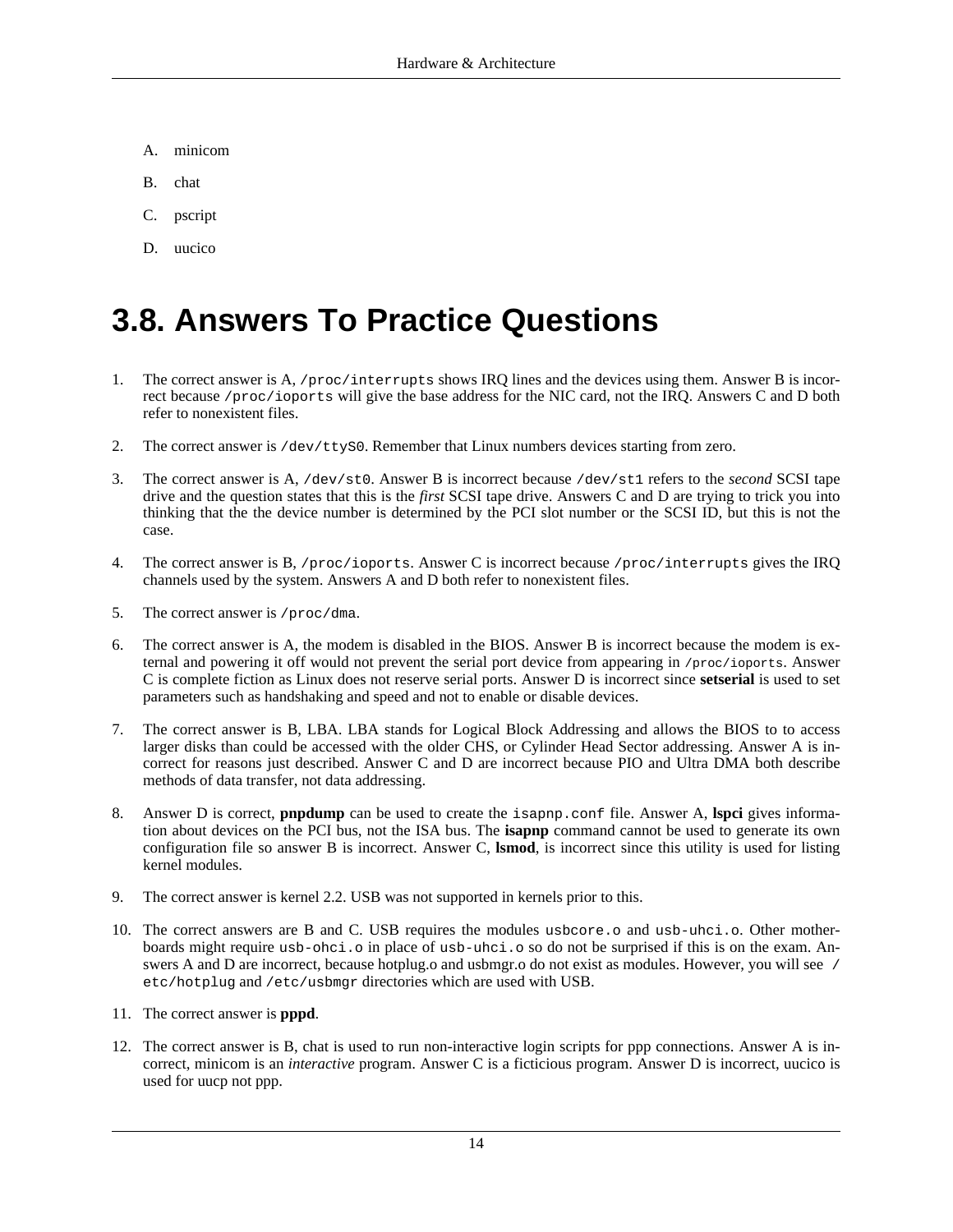### <span id="page-20-0"></span>**3.9. Additional Resources**

Listed below are some documents that may be helpful when preparing for the Hardware & Architecture portion of the LPI 101 exam.

- The Linux kernel documentation contains a useful file called devices.txt. This file contains information about virtually every device one could expect to find in the /dev directory. Kernel documentation is generally found in the /usr/src/linux/Documentation directory.
- The [Large-Disk-HOWTO](http://www.ibiblio.org/pub/Linux/docs/HOWTO/other-formats/html_single/Large-Disk-HOWTO.html) [http://www.ibiblio.org/pub/Linux/docs/HOWTO/other-formats/html\_single/Large-Disk-HOWTO.html] does a good job of describing LBA, CHS and 1024 cylinder limitations.
- The [SCSI-2.4-HOWTO](http://www.ibiblio.org/pub/Linux/docs/HOWTO/other-formats/html_single/SCSI-2.4-HOWTO.html) [http://www.ibiblio.org/pub/Linux/docs/HOWTO/other-formats/html\_single/SCSI-2.4-HOWTO.html] goes into great detail about the Linux SCSI implentation.
- The Linux USB web site maintains an [FAQ](http://www.linux-usb.org/FAQ.html) [http://www.linux-usb.org/FAQ.html] that covers using USB devices with Linux.
- Modems and sound cards are covered in the older, but still relevant [PPP-HOWTO](http://www.ibiblio.org/pub/Linux/docs/HOWTO/other-formats/html_single/PPP-HOWTO.html) [http://www.ibiblio.org/pub/Linux/docs/HOWTO/other-formats/html\_single/PPP-HOWTO.html] and Sound-[HOWTO](http://www.ibiblio.org/pub/Linux/docs/HOWTO/other-formats/html_single/Sound-HOWTO.html) [http://www.ibiblio.org/pub/Linux/docs/HOWTO/other-formats/html\_single/Sound-HOWTO.html].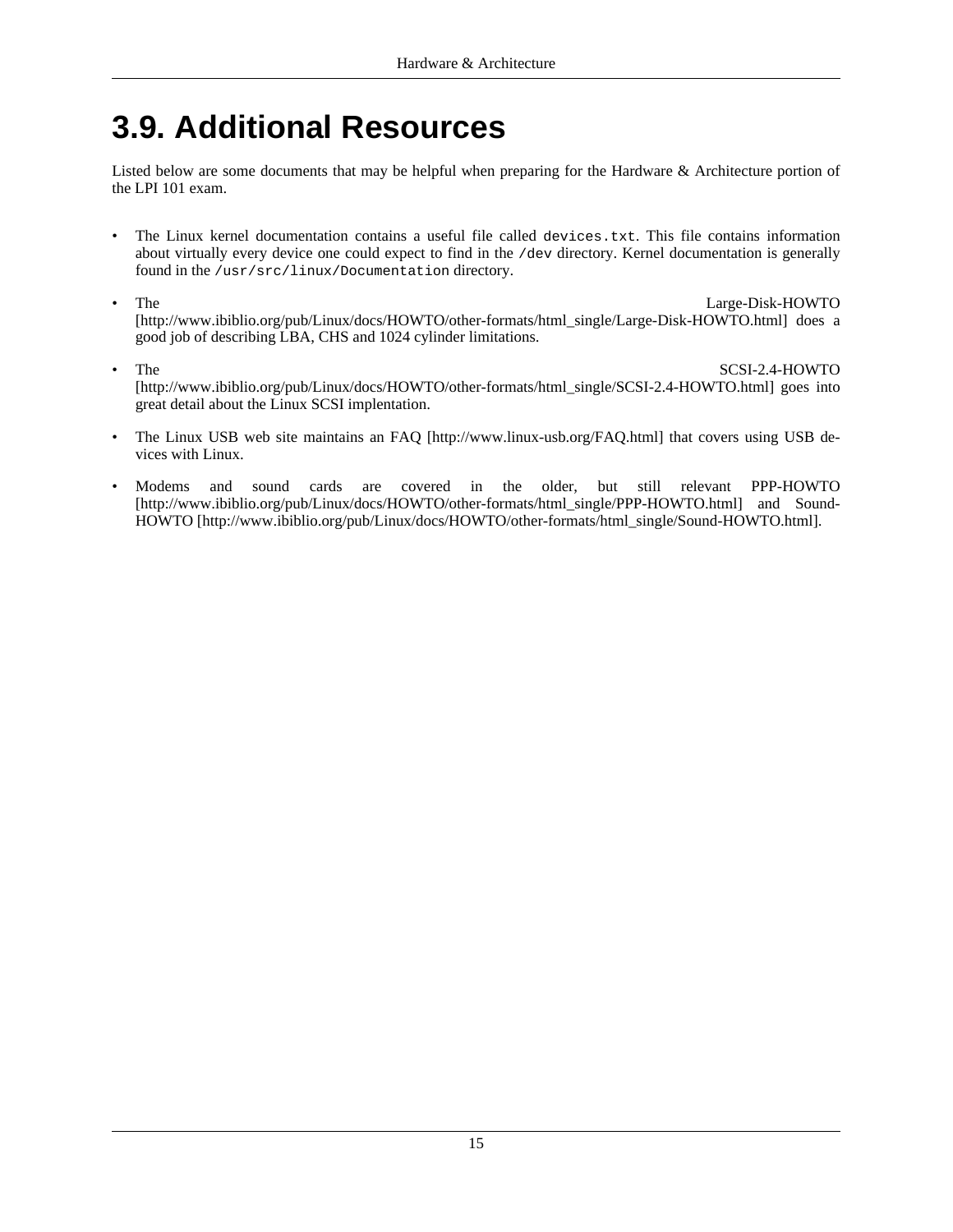## **Chapter 4. Linux Installation & Package Management**

It should be noted that there are currently two versions of LPI exam 101, one for RPM packages and one for Debian packages. You will only see questions for one or the other, not both.

#### <span id="page-21-0"></span>**4.1. Practice Questions**

- 1. You are planning a new Linux installation with separate partitions for /, /boot, /tmp and /usr. Which of the following filesystems will be the largest?
	- A. /
	- B. /boot
	- C. /tmp
	- D. /usr
- 2. What is the configuration file for LILO? (give the full path)
- 3. What is the directory that contains configuration files for GRUB? (give the full path)
- 4. You have accidentally deleted the file /usr/lib/libm.so. It needs to be re-installed, but you cannot remember what package it comes from. Which of the following commands would help you find the package that contains libm.so?
	- A. rpm -qf libm.so
	- B. rpm -e libm.so
	- C. rpm -ivh libm.so
	- D. rpm -qi libm.so
- 5. Version 1.7 of your favorite web browser has just been released as an RPM package. You would like to install it while automatically un-installing any other versions. Which RPM command will allow you to install a new version of an RPM while automatically un-installing other versions?
	- A. rpm --install
	- B. rpm --upgrade
	- C. rpm --verify
	- D. rpm --erase
- 6. What function will be performed by the command **rpm -ivh foo.rpm**?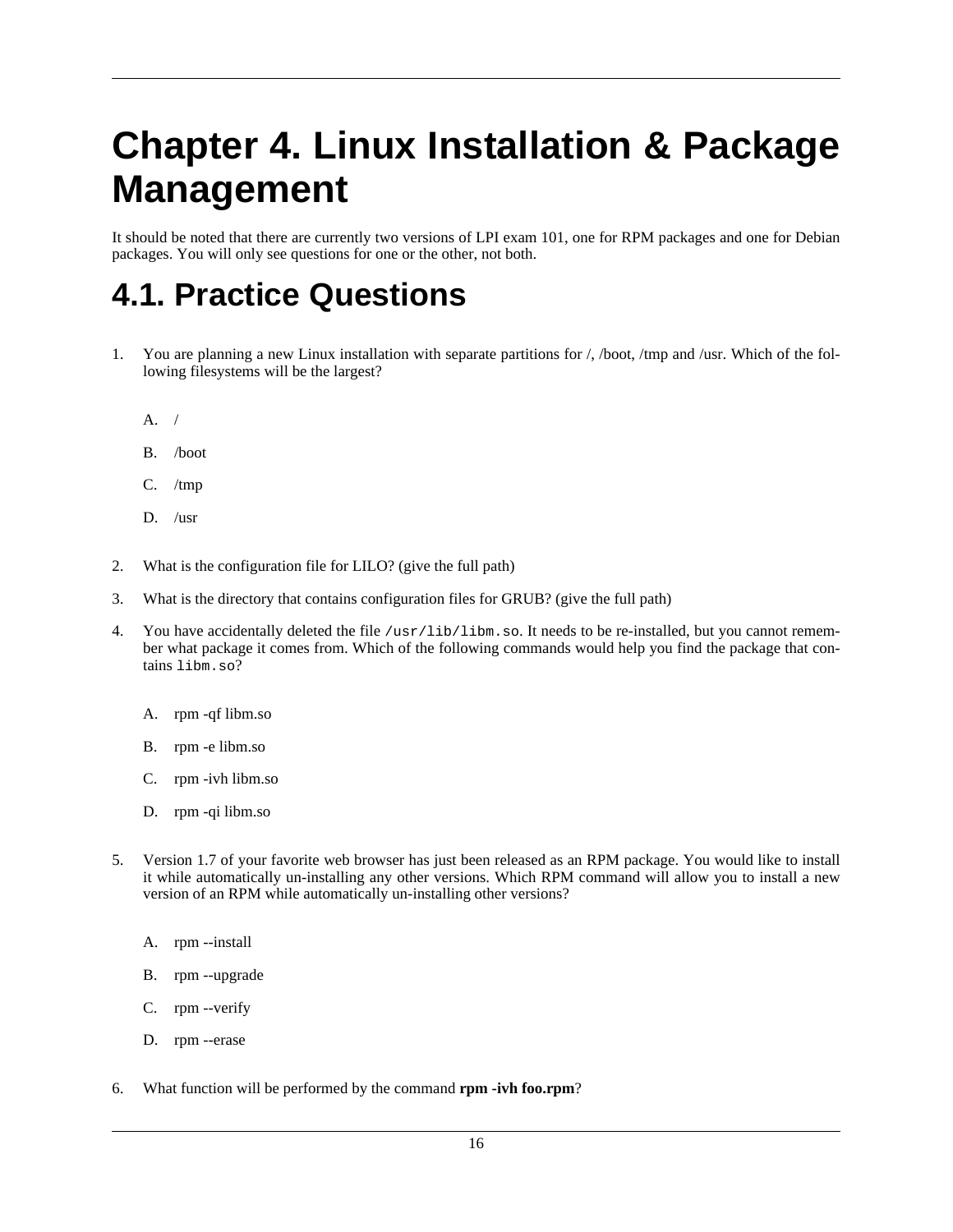- A. Verification of the files in foo.rpm
- B. Recalculation of the MD5 hash value for foo.rpm
- C. Installation of the package foo.rpm
- D. Verification of the signature for foo.rpm
- 7. You have just downloaded the latest binary version of your favorite streaming audio server in a tarball called llama-i386.tar.gz. Which command could you use to extract the contents of llama-i386.tar.gz? (choose 2)
	- A. tar -zxf llama-i386.tar.gz
	- B. tar -xf llama-i386.tar.gz | gunzip -c
	- C. gunzip -c llama-i386.tar.gz | tar xf -
	- D. gunzip -c | tar xf llama-i386.tar.gz
- 8. You have just installed the new wizbang-2.0 library and added its library path to /etc/ld.so.conf. What command should be run after adding the new library path to  $1d$ .so.conf?

### <span id="page-22-0"></span>**4.2. Answers To Practice Questions**

- 1. Of the partitions listed /usr will need to be the largest, so D is the correct answer. Answers A, B and C are incorrect, because the space requirements for / /boot and /tmp are small when compared to /usr.
- 2. LILO's configuration file is /etc/lilo.conf.
- 3. GRUB keeps configuration files in the /boot/grub directory.
- 4. The correct answer is A, **rpm -qf** will query a file to find out which package it came from. Answer B is incorrect because **rpm -e** is used to erase packages and cannot be used to find individual files. Answer C is incorrect since **rpm -ivh** is used to install packages, it has nothing to do with finding individual files. Answer D is incorrect because **rpm -qi** is used to query packages for information, not individual files.
- 5. The correct answer is B, **rpm --upgrade** will install the new version of an RPM and then un-install any other version. Answer A is incorrect, because while **rpm --install** will *install* a package it will not *un-install* other versions. Answer C is incorrect, because **rpm --verify** does not install or remove packages. Answer D is incorrect, **rpm --erase** removes packages.
- 6. The correct answer is C, **rpm -ivh foo.rpm** will install the package foo.rpm. More specifically it will install verbosely with hash marks to indicate the installation progress. Answer B is incorrect, do not confuse hash *marks* with hash *values*. Answer D is incorrect as signatures verification is performed with **rpm --checksig**.
- 7. The correct answers are A and C. Both **tar -zxf llama-i386.tar.gz** and **gunzip -c llama-i386.tar.gz | tar xf**  will extract the contents of the llama-i386.tar.gz tarball. Answer B is incorrect, because it reverses the order of things by attempting to un-tar before decompressing. Answer D is incorrect, because the filename argument is in the wrong place and therefore **gunzip** will not pipe anything meaningful to **tar**.
- 8. The **ldconfig** command should be run after adding new library paths to /etc/ld.so.conf.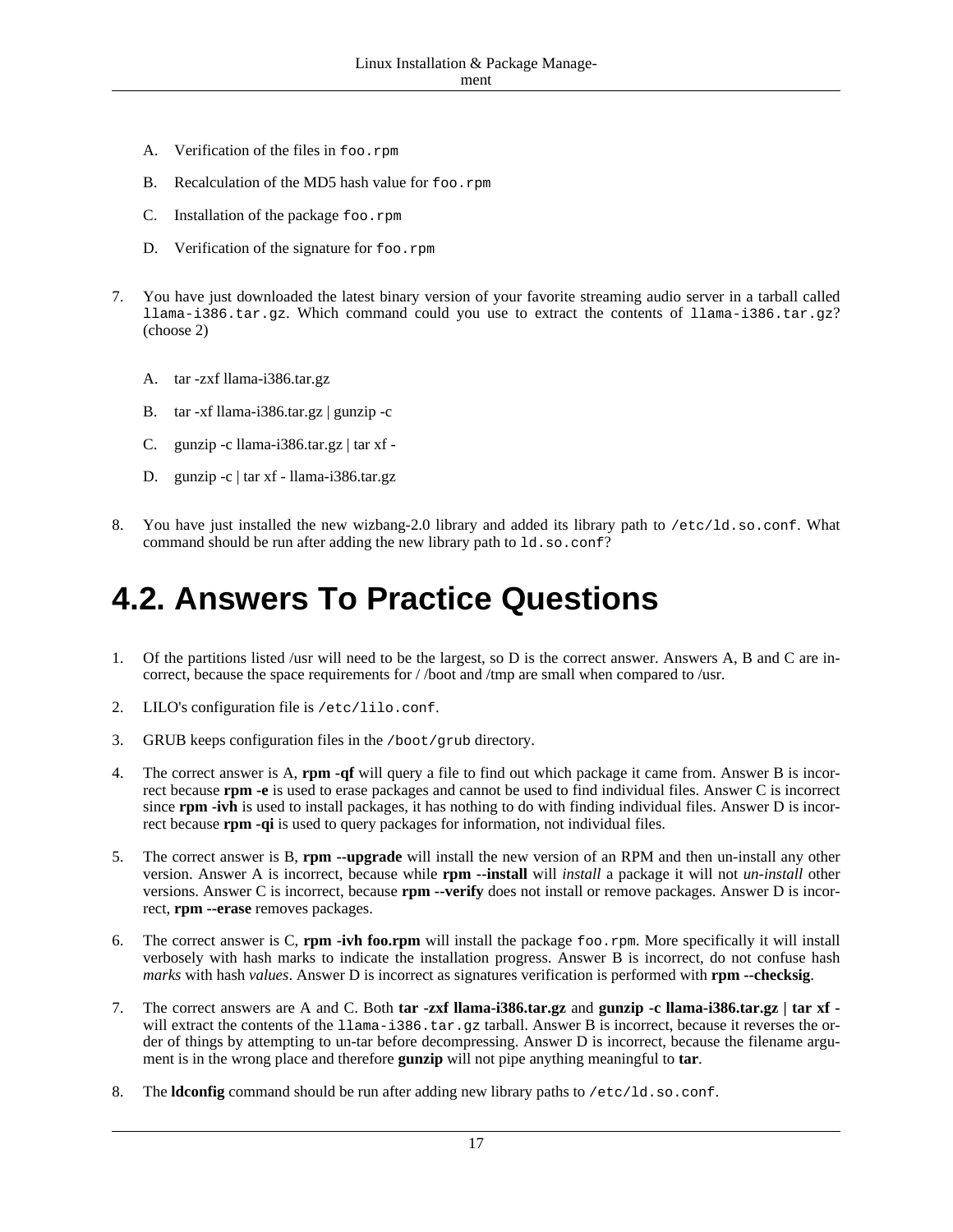## <span id="page-23-0"></span>**4.3. References**

#### <span id="page-23-1"></span>**4.3.1. Disk Layout**

See the [Partition HOWTO](http://www.tldp.org/HOWTO/Partition/index.html) [http://www.tldp.org/HOWTO/Partition/index.html] from [The Linux Documentation](http://www.tldp.org/) [Project](http://www.tldp.org/) [http://www.tldp.org/]. Browse the man pages for **fdisk**(8) and **mount**(8). View the contents of /etc/fstab on a Linux system and see the man page for fstab(5). Skim the installation manual for your favorite Linux distribution paying special attention to any sections that cover disk partitioning.

#### <span id="page-23-2"></span>**4.3.2. RPM Package Management**

See the man page for **rpm**(8). Make a habit of performing package management from the command-line rather than using GUI tools so you can get hands on experience.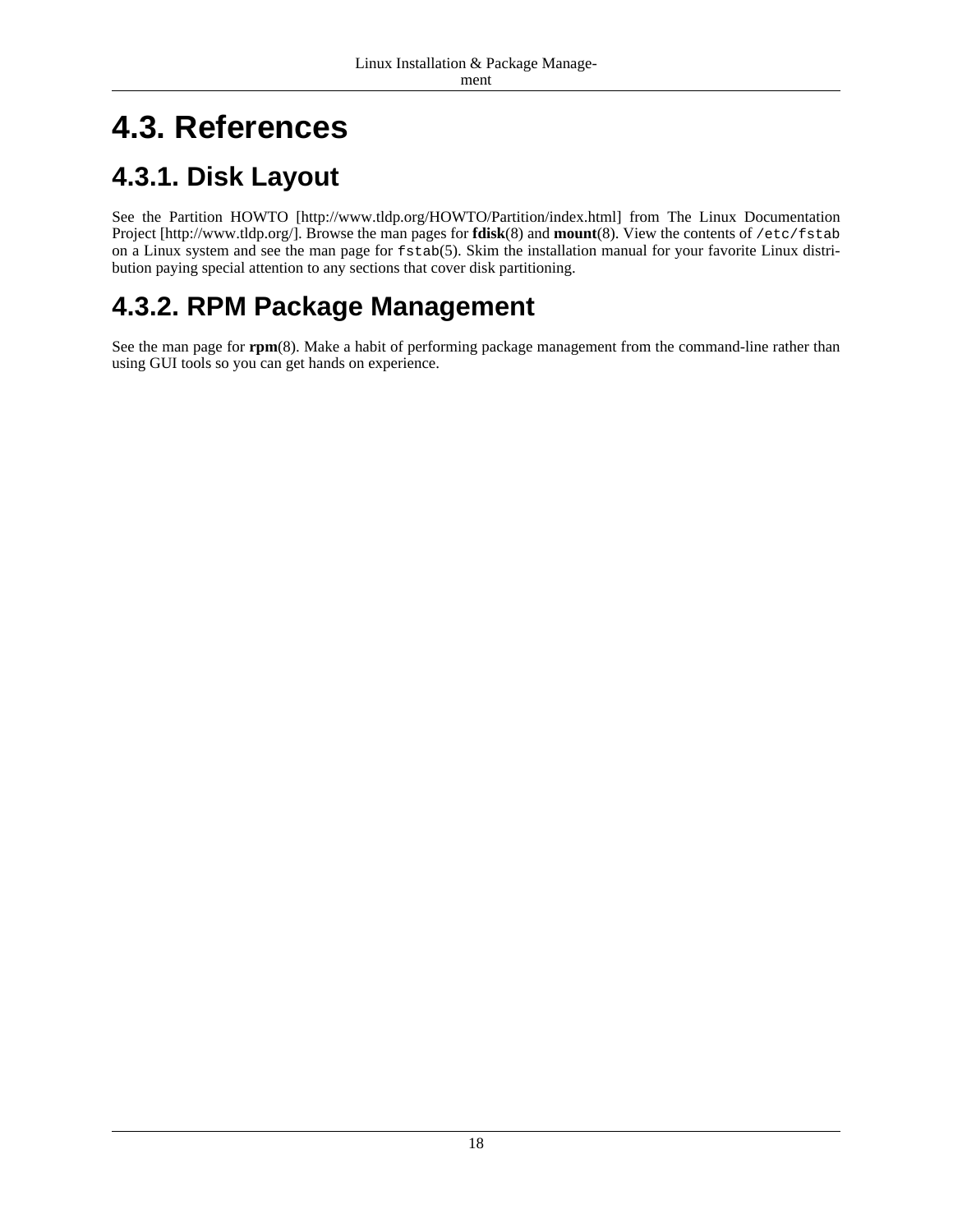# <span id="page-24-0"></span>**Chapter 5. GNU & Unix Commands 5.1. Practice Questions**

- 1. Given the command **ls | tee dir**, where will the directory listing be sent?
	- A. To standard output and to standard error
	- B. To standard output and to a file called tee
	- C. To standard output and to a file called dir
	- D. To a file called tee and to a file called dir
- 2. A prospective employer is asking you to send a text file describing your qualifications in two-hundred words or less. What command will allow you to count the number of words in your text file?
- 3. Which command will add the directory /opt/bin to the end of your BASH shell's search path?
	- A. PATH=\$PATH:/opt/bin
	- B. PATH=`cat \$PATH /opt/bin`
	- C. PATH=/opt/bin
	- D. PATH="PATH:/opt/bin"
- 4. The command **unset FOO** does what?
	- A. Makes \$FOO equal to zero
	- B. Makes \$FOO equal to a null string
	- C. Removes any attributes assigned to FOO by **typeset**
	- D. Removes the shell variable FOO
- 5. Which of the following will send the standard error of **mkdir /tmp/foo** to /dev/null?
	- A. mkdir /tmp/foo </dev/null
	- B. mkdir /tmp/foo >/dev/null
	- C. mkdir /tmp/foo 1>/dev/null
	- D. mkdir /tmp/foo 2>/dev/null
- 6. Which of the following will display the string "oops" when the command **mkdir /tmp/bar** fails?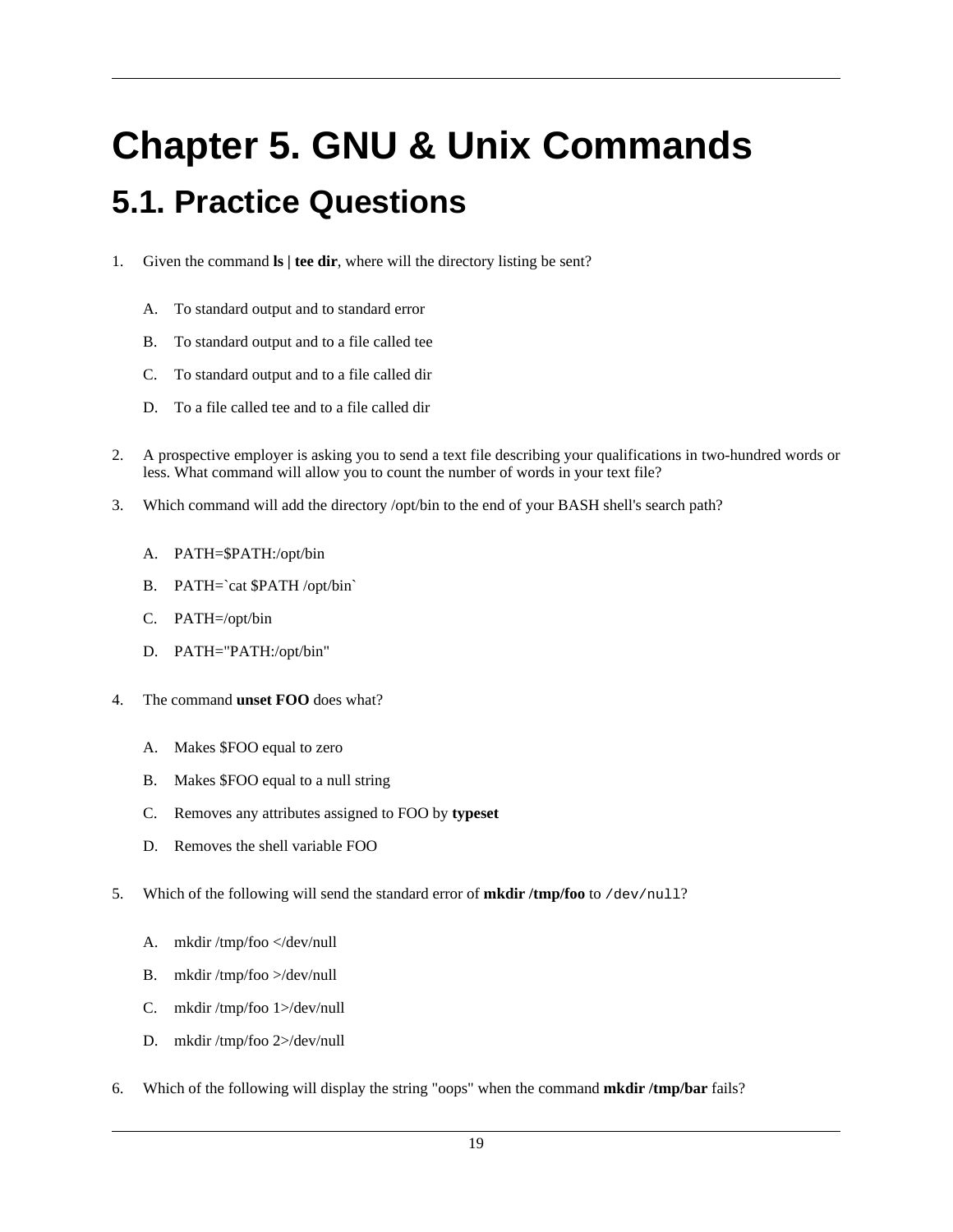- A. mkdir /tmp/bar && echo "oops"
- B. mkdir /tmp/bar || echo "oops"
- C. mkdir /tmp/bar ; echo "oops"
- D. mkdir /tmp/bar | echo "oops"
- 7. What is the default signal for the **kill** command if no signal is specified as a command-line option?
	- A. SIGHUP
	- B. SIGINT
	- C. SIGKILL
	- D. SIGTERM
- 8. What signal can be used with the **kill** command to end processes that do not respond to the default signal?
	- A. SIGHUP
	- B. SIGINT
	- C. SIGKILL
	- D. SIGTERM
- 9. What command can be used to start a program with a lower scheduling priority?
- 10. Which of the following commands can be used to change the scheduling priority of a running process? (choose two)
	- A. kill
	- B. ps
	- C. renice
	- D. top

### <span id="page-25-0"></span>**5.2. Answers To Practice Questions**

- 1. The command **ls | tee dir** will send a directory listing to standard output and to the file called dir, so the correct answer is C. Answer A is wrong because the **tee** command does not send anything to standard error. Answer B is incorrect, because pipes send output to commands, not files. Answer D is incorrect, the proper way to send **ls** output to multiple files would be **ls | tee file1 file2**.
- 2. The **wc** command allows you to count the number of words in a text file.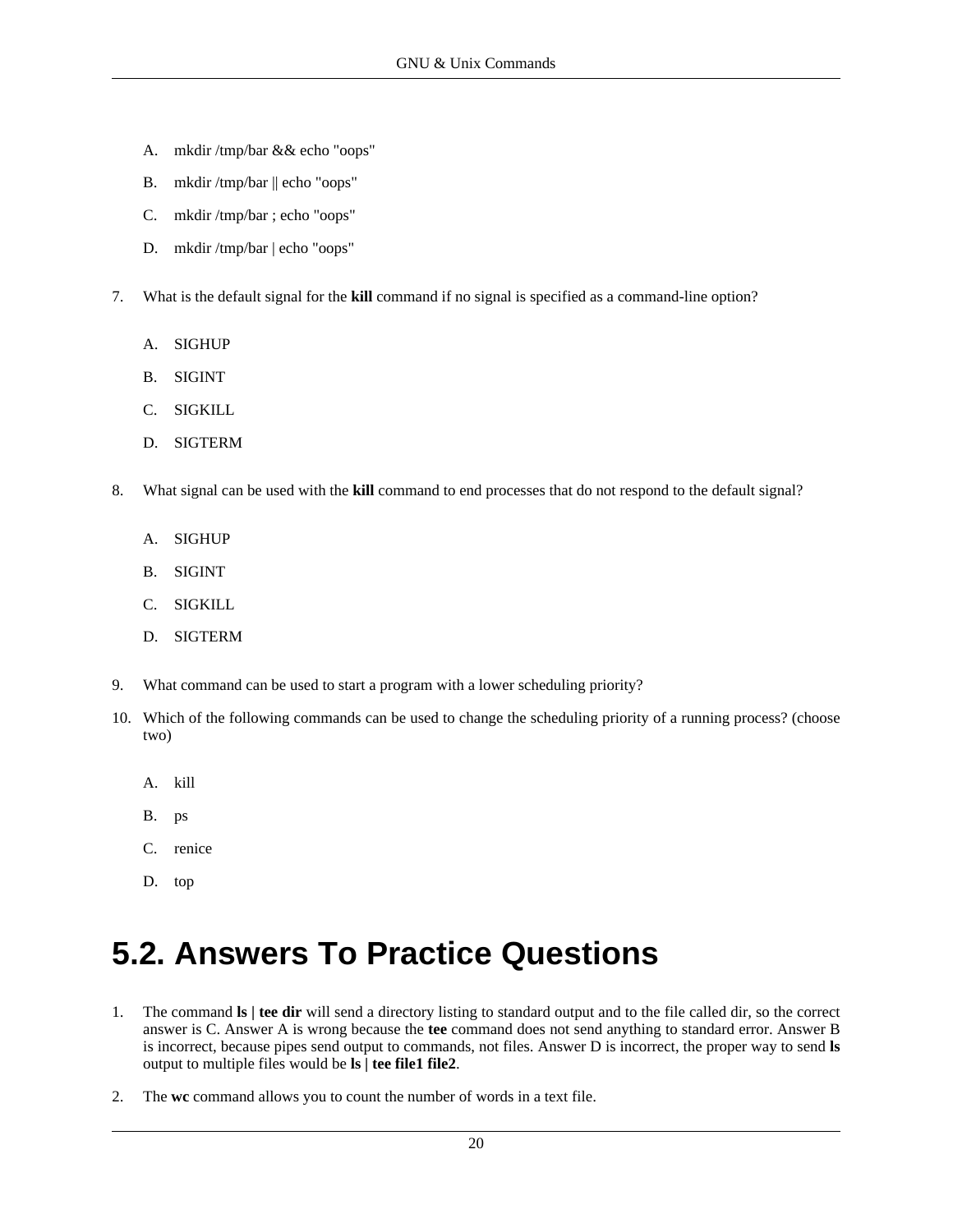- 3. The correct answer is A. Answer B is incorrect because **cat** is used to concatenate files, not variables and strings. Answer C is incorrect, it will ingore the previous PATH and set PATH to /opt/bin only. Answer D is incorrect because there is no \$ in front of PATH to indicate it is a variable.
- 4. The correct answer is D, the command **unset FOO** removes the shell variable FOO. Answers A and B are incorrect since they refer to assigning values which is not what unset does. Answer C is incorrect since variable attributes are removed by using **typeset** with a plus instead of a minus in front of the attribute.
- 5. The correct answer is D, **command 2>/dev/null** redirects standard error to /dev/null. Remember the file descriptor for standard error is 2. Answer A is incorrect since it redirects standard input. Answers B and C both redirect standard output and are incorrect as well.
- 6. The correct answer is B, **command || echo "oops"** will display the string "oops" if command should fail. Answer A is incorrect since it will display "oops" when command is *successful*. Answer C is incorrect since it wil display "oops regardless of the success or failure of command. Answer D is incorrect, since a single "|" character is a pipeline not a compound command operator.
- 7. The default signal for the **kill** command is SIGTERM.
- 8. SIGKILL or -9 can be used when processes do not respond to the default SEGTERM.
- 9. The **nice** command can be used to start programs with lower scheduling priority. It can also be used to start programs with a higher priority, but only the superuser can do this.
- 10. The **renice** and **top** commands, answers C and D, can be used to change the priority of a running process. Answer A is incorrect, because **kill** is used to send signals to a process not change its scheduling priority. Answer B is incorrect, because **ps** only shows processes and cannot manipulate them.

### <span id="page-26-0"></span>**5.3. References**

The commands you can expect to see on the exam are listed on [LPI's web site](http://www.lpi.org/) [http://www.lpi.org/] under [Exam](http://www.lpi.org/en/obj_101.html) [101: Detailed Objectives](http://www.lpi.org/en/obj_101.html) [http://www.lpi.org/en/obj\_101.html]. Be sure that you understand all of these commands.

#### <span id="page-26-1"></span>**5.3.1. Commands**

Be sure that you are familiar with all of the commands listed for Topic 103 of the [101 exam objectives](http://www.lpi.org/en/obj_101.html) [http://www.lpi.org/en/obj\_101.html]. Use the [Linux manual pages](http://techpubs.sgi.com/tpl.cgi/linux/man/) [http://techpubs.sgi.com/tpl.cgi/linux/man/] and [The GNU Linux Tools Summary](http://www.karakas-online.de/gnu-linux-tools-summary/) [http://www.karakas-online.de/gnu-linux-tools-summary/] to help you learn about various commands you are unfamiliar with. Practice using the commands to perform various tasks on your system. If you are studying in a group make up sample tasks as challenges to the other group members.

#### <span id="page-26-2"></span>**5.3.2. Pipelines, Redirection and Compound Commands**

See the BASH man page and info page for more information about how to redirect input, output and standard error as well as compound commands. Log into a Linux sytem and try entering commands like the answers shown above. Enter both correct and incorrect answers and view the results.

#### <span id="page-26-3"></span>**5.3.3. Processes and Priorities**

See the man pages for  $ps(1)$ ,  $kill(1)$ ,  $nice(1)$ ,  $renice(1)$ ,  $signal(7)$  and  $top(1)$ . Be sure you understand the difference between **nice** and **renice** and when it is appropriate to use one instead of the other. Pay attention to the priority adjustment numbers that can be used with **nice** and **renice** particularly what range of numbers is higher and which users are allowed to set higher priorities.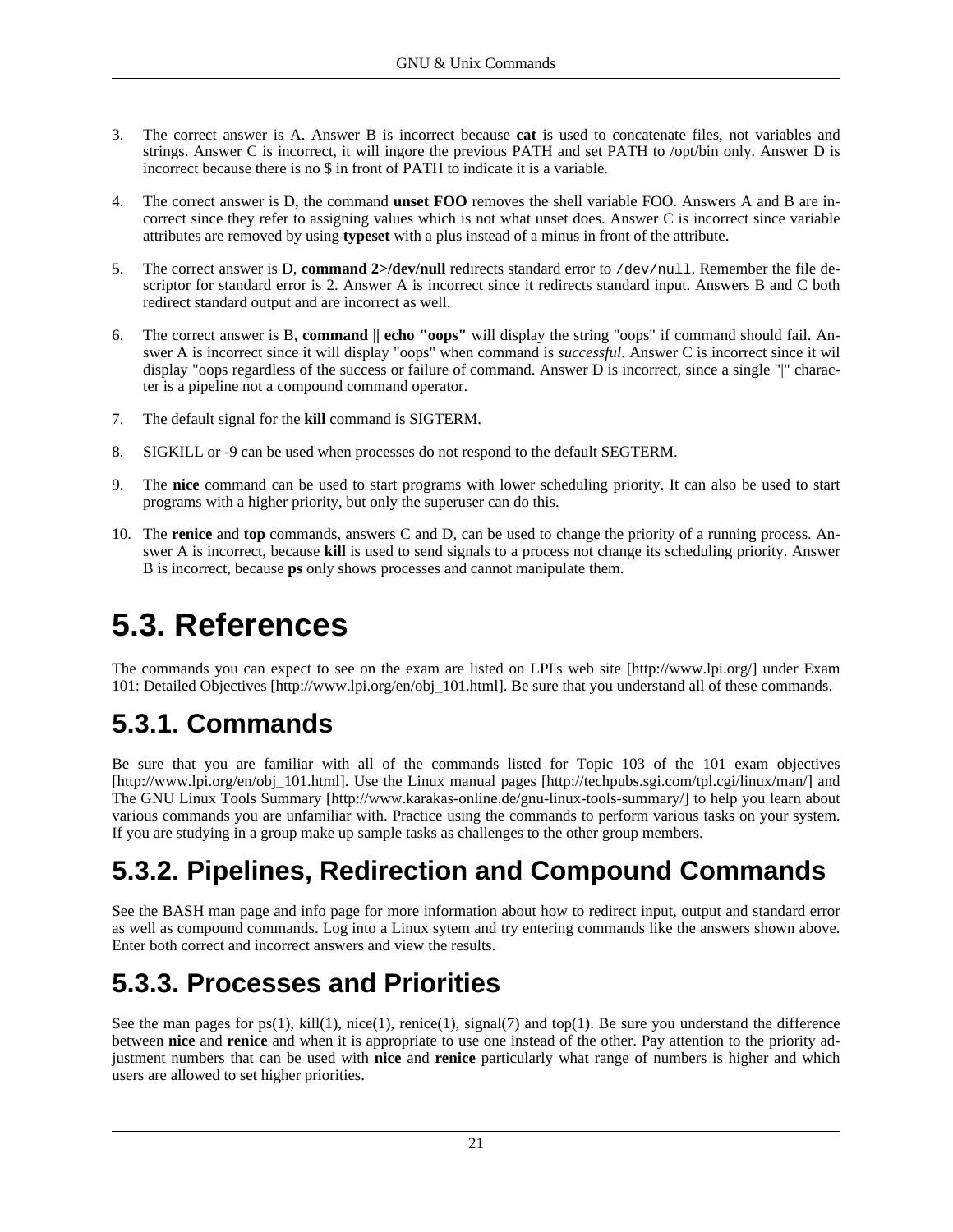#### <span id="page-27-0"></span>**5.3.4. Foo and Bar**

For more information on *foo* and *bar* refer to the [wikipedia entry for foobar](http://en.wikipedia.org/wiki/Foobar) [http://en.wikipedia.org/wiki/Foobar]. To the author's knowledge the LPI exams do not feature any questions that use the terms *foo* or *bar*. However, many Linux references use these terms in examples and you may encounter them when studying.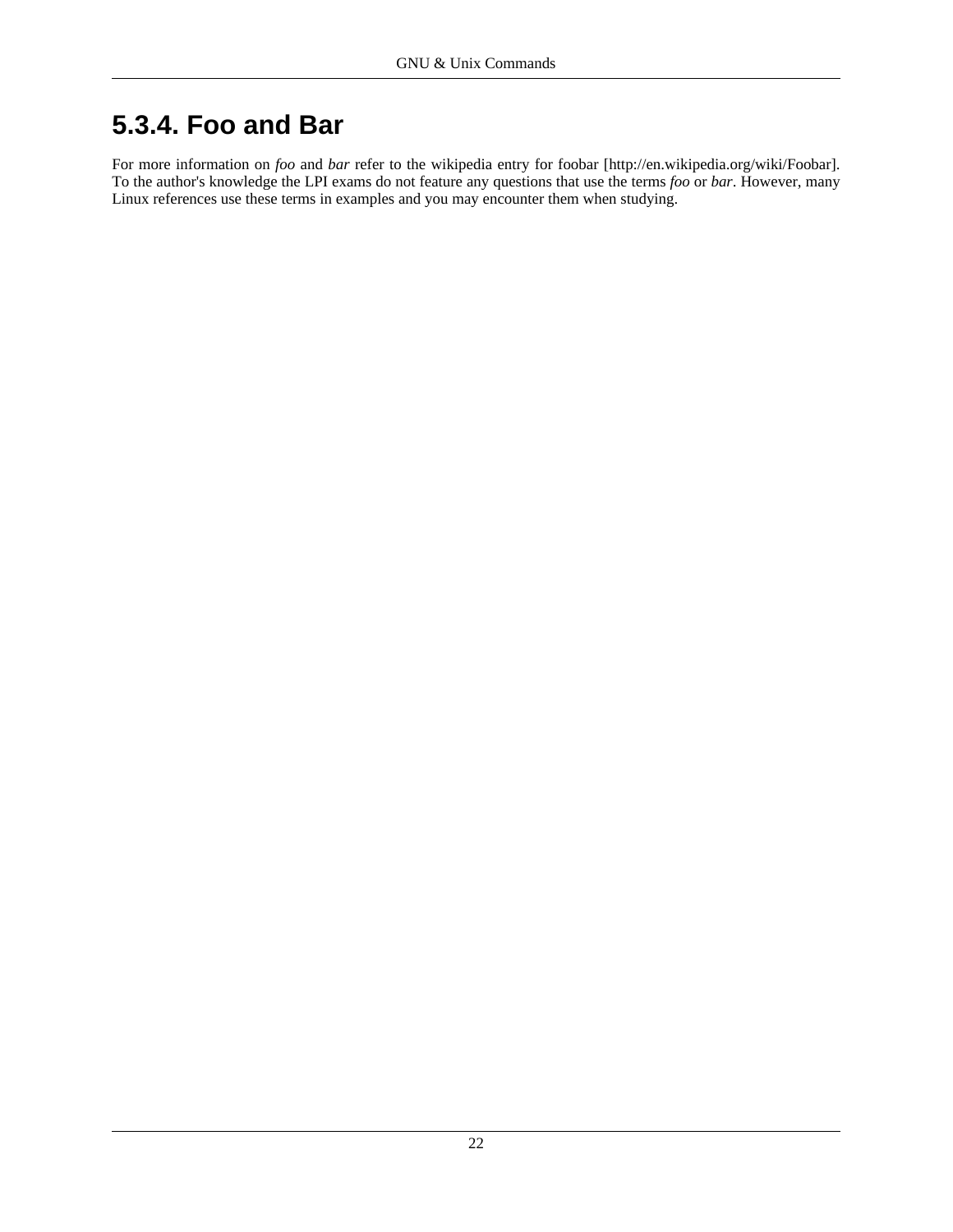## **Chapter 6. Devices, Linux Filesystems, Filesystem Hierarchy Standard**

### <span id="page-28-0"></span>**6.1. Practice Questions**

- 1. Which of the following commands can be used to create an ext2 (second extended) filesystem? (choose 2)
	- A. ext2fs
	- B. mke2fs
	- C. mkfs.e2fs
	- D. mkfs.ext2
- 2. The command **e2fsck** can be used to check which of the following types of filesystems? (choose 2)
	- A. ext2
	- B. ext3
	- C. jfs
	- D. vfat

### <span id="page-28-1"></span>**6.2. Answers To Practice Questions**

- 1. The correct answers are B and D, ext2 filesystems can be created with either **mke2fs** or **mkfs.ext2** commands. These are not actually two different programs, but rather **mkfs.ext2** is a link to **mke2fs**. Answers A and C are both incorrect as they refer to plausible looking but non-existent programs.
- 2. The correct answers are A and B, **e2fsck** can be used to check both ext2 (second extended) and ext3 (third extended) filesytems. Answers C and D are incorrect as jfs filesystems are checked with **jfs\_fsck** and vfat filesystems are checked with **dosfsck**.

#### <span id="page-28-2"></span>**6.3. References**

See the Description sections of the e2fsck(8) and mke2fs(8) man pages for more information about the similarities between ext2 and ext3 filesystems and the utilities used with them.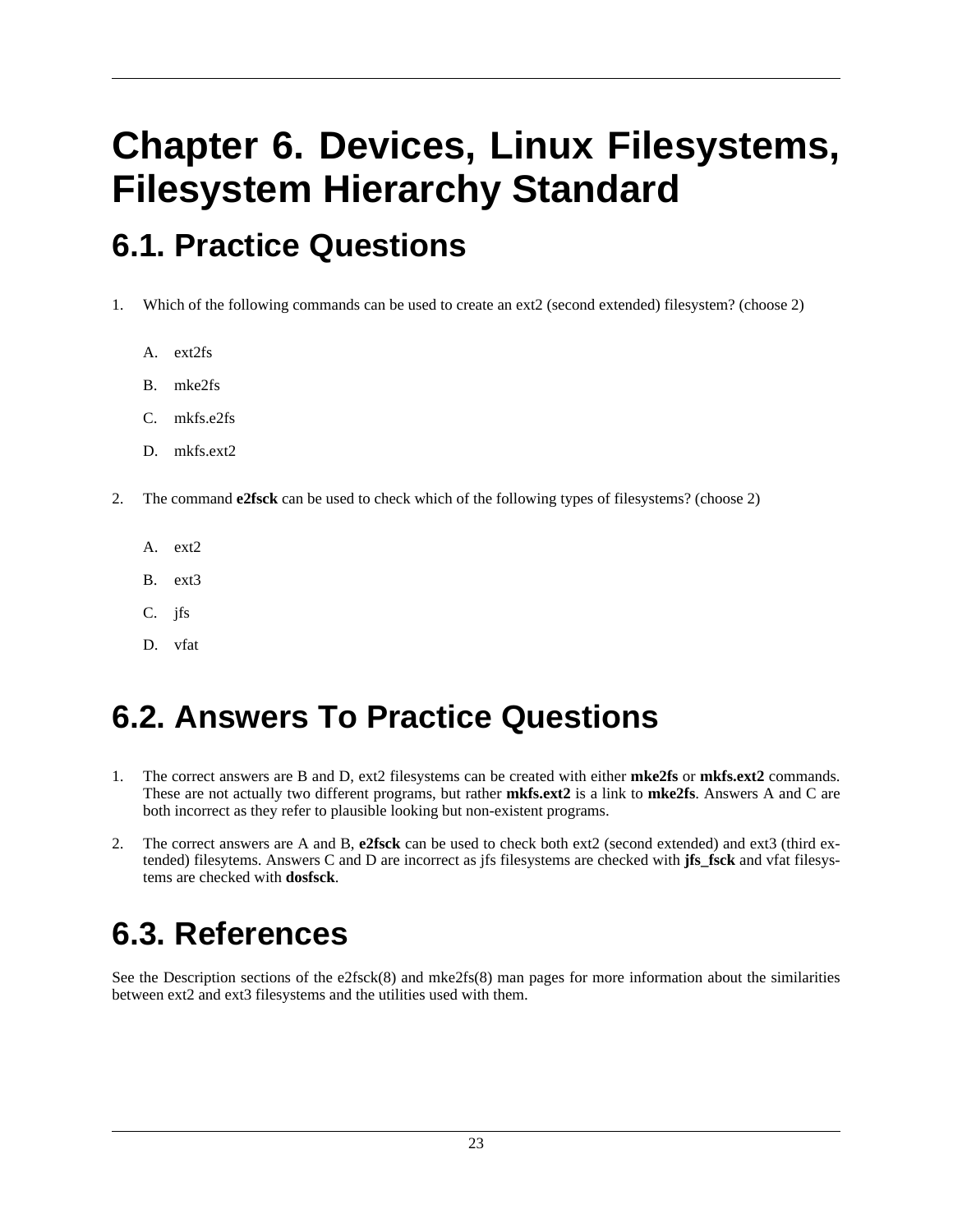## **Chapter 7. The X Window System**

<span id="page-29-0"></span>**7.1. Practice Questions**

## <span id="page-29-1"></span>**7.2. Answers To Practice Questions**

<span id="page-29-2"></span>**7.3. References**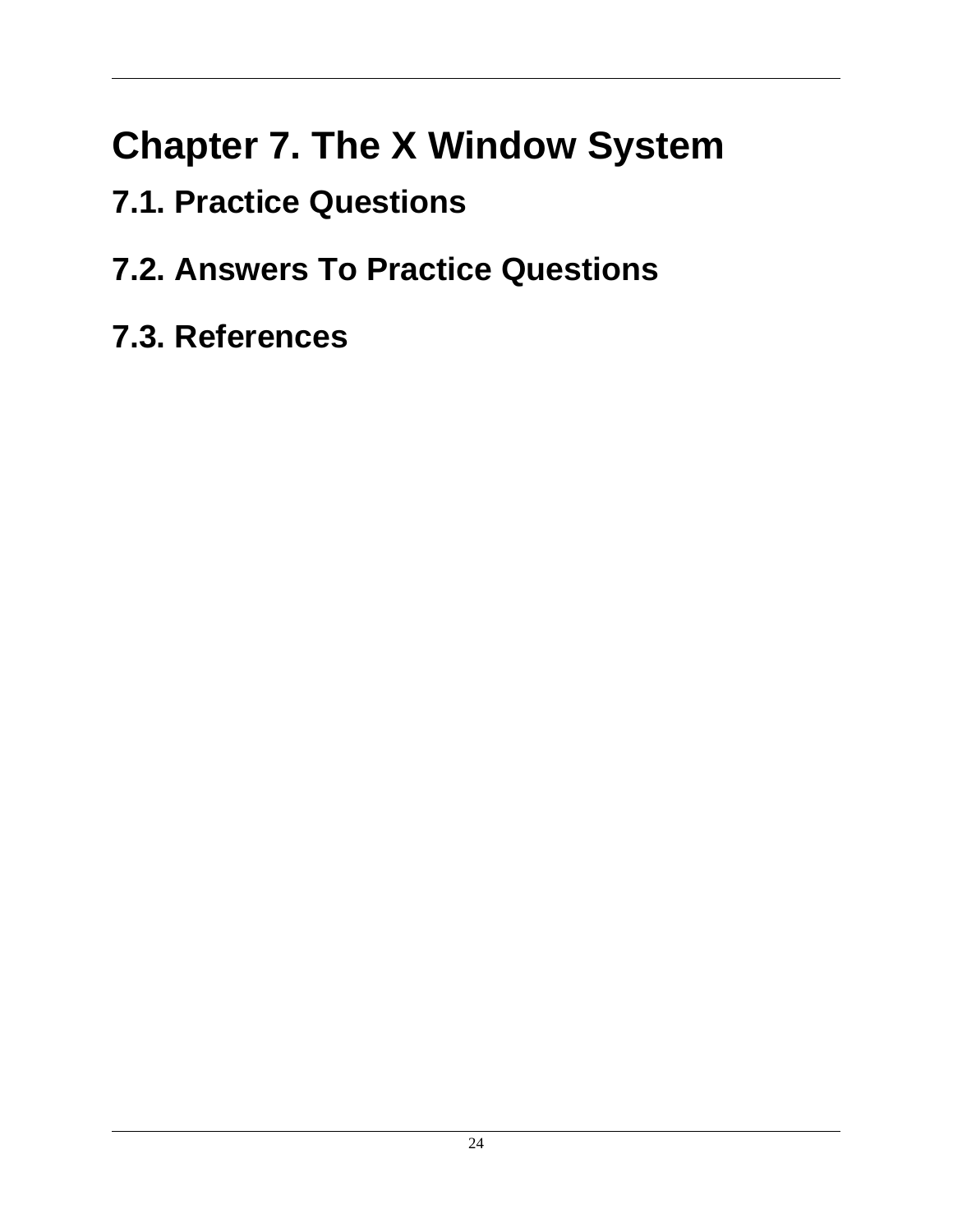## **Part III. Exam 102**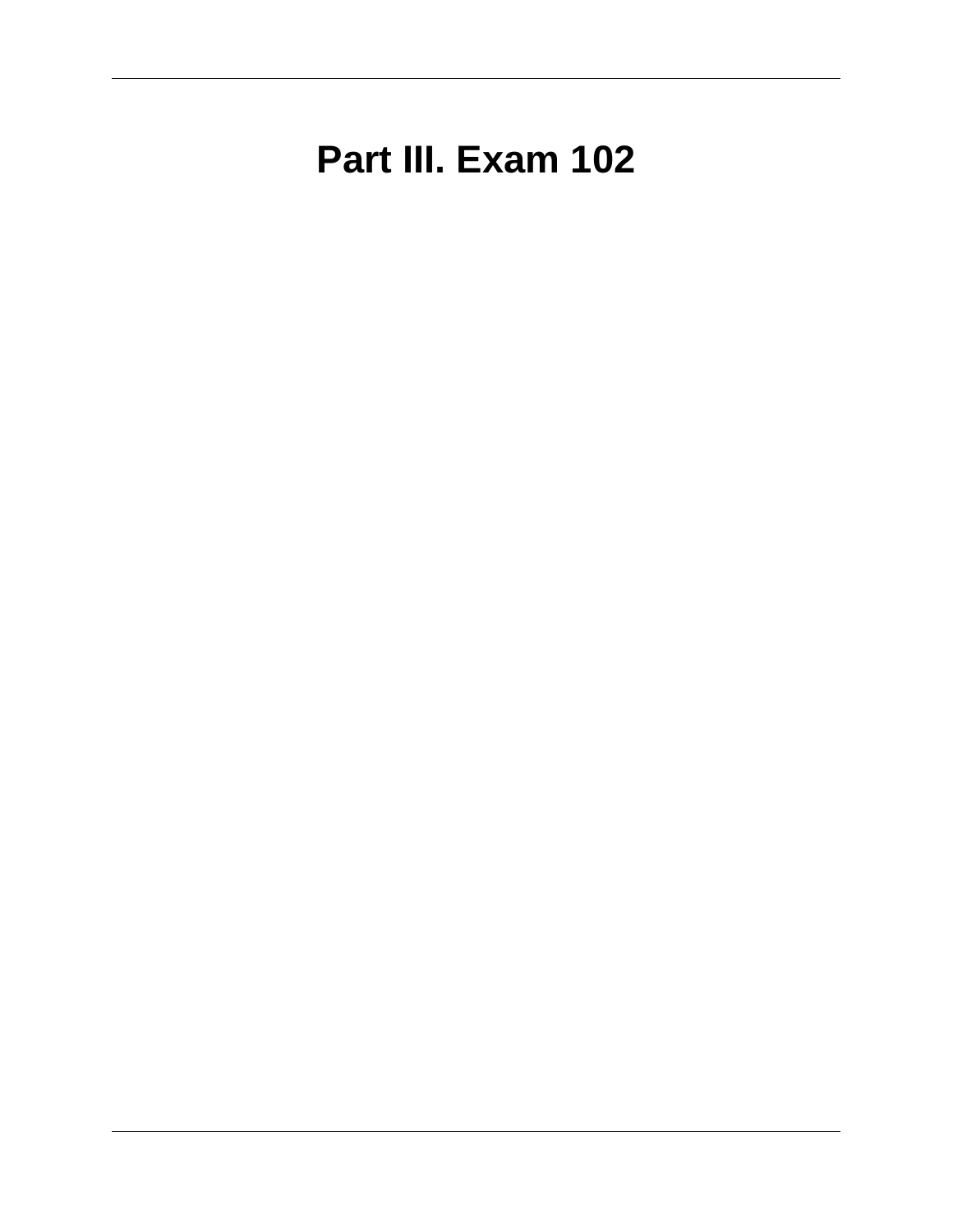#### **Table of Contents**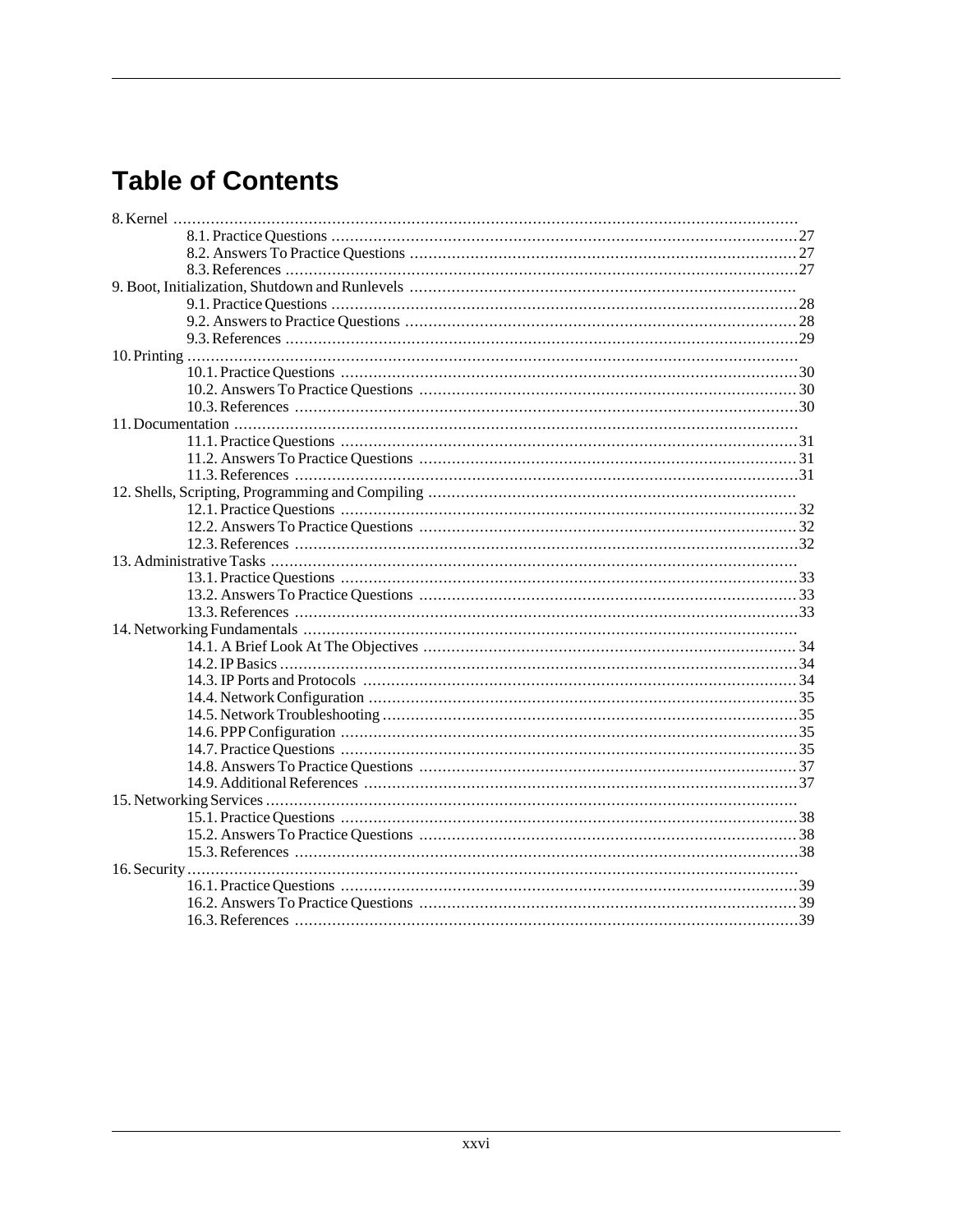## **Chapter 8. Kernel**

### <span id="page-32-0"></span>**8.1. Practice Questions**

- 1. The system is experiencing network connectivity problems and you have been called in to troubleshoot the situation. You suspect that the kernel module for the ethernet card did not load properly during start-up. What command would you use to find out if the module is currently loaded?
- 2. You have just downloaded the source code for kernel 2.4.26 and unpacked it into /usr/src. After changing directory to /usr/src/linux-2.4.26, what is the next command you might run.
	- A. make install
	- B. ./configure --prefix=/boot
	- C. make menuconfig
	- D. lilo

### <span id="page-32-1"></span>**8.2. Answers To Practice Questions**

- 1. **lsmod** would be the correct command to show modules that are currently loaded.
- 2. Answer C, **make menuconfig**, is the correct answer. Answer A is incorrect since the kernel's Makefile does not have an install target. Answer B is incorrect since the kernel does not use the autoconfig system. Answer D installs the LILO boot loader, it does not do anything to the kernel.

## <span id="page-32-2"></span>**8.3. References**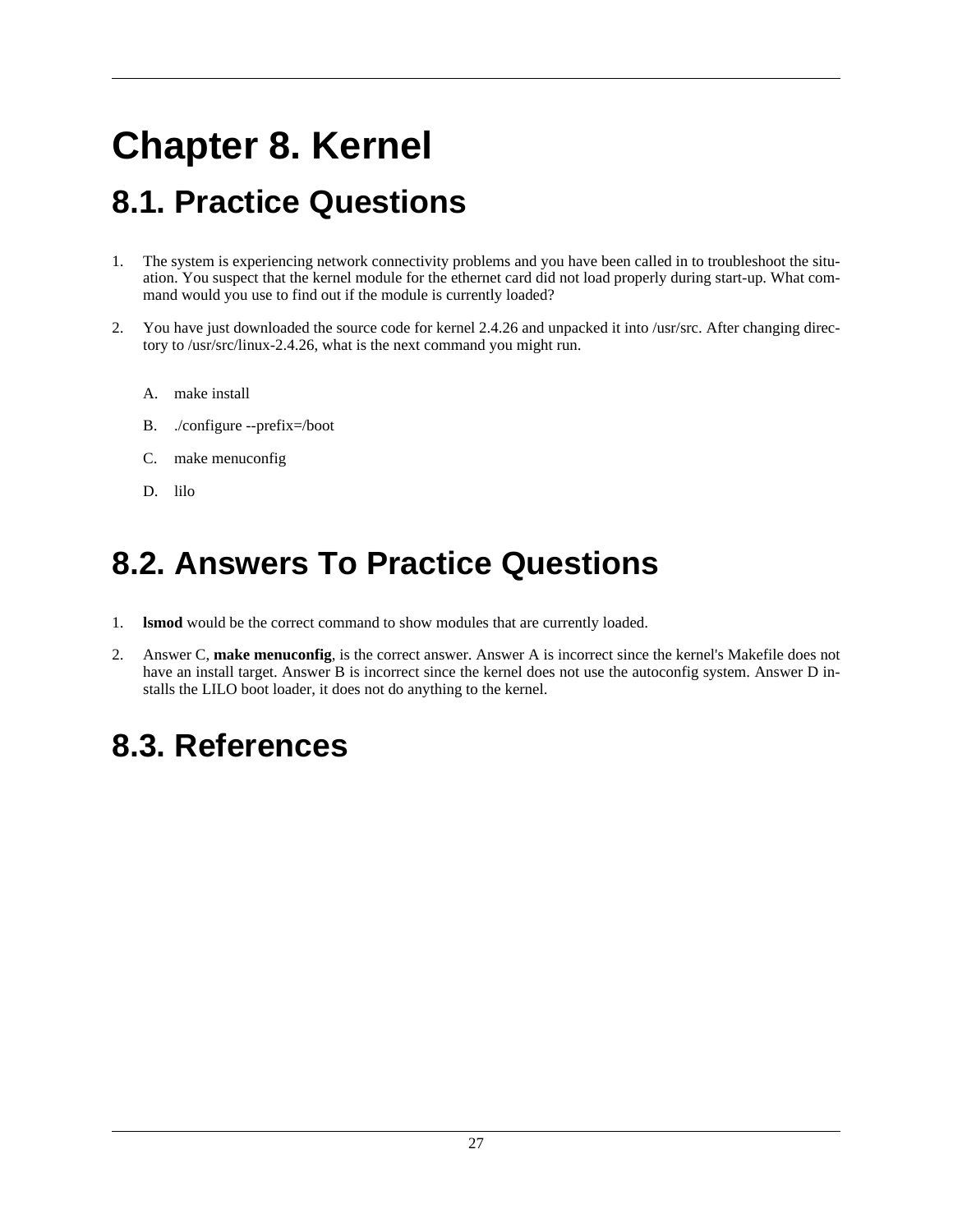## **Chapter 9. Boot, Initialization, Shutdown and Runlevels**

### <span id="page-33-0"></span>**9.1. Practice Questions**

1. Your /etc/inittab file has a line that reads "id:1:initdefault:" What mode will the system enter when it is booted?

- A. Single user mode
- B. Non-network multi-user mode
- C. Network multi-user mode
- D. Multi-user GUI mode
- 2. According to the Linux Standard Base (LSB) specification, runlevel 3 is reserved for which of the following system states?
	- A. Single user mode
	- B. Non-network multi-user mode
	- C. Network multi-user mode
	- D. Multi-user GUI mode
- 3. You have editted your /etc/inittab and changed the line "id:5:initdefault:" to read "su:5:initdefault". What will be the runlevel on the next reboot?
	- A. 0
	- B. 1
	- C. 5
	- D. None, the init daemon will prompt for the runlevel before finishing boot-up.
- 4. What command can be used to replay messages that were displayed while the Linux kernel was kernel booting?

### <span id="page-33-1"></span>**9.2. Answers to Practice Questions**

- 1. Answer A is correct since runlevel 1 is single-user mode. Answer B, C and D are incorrect. According to the Linux Standard Base specification, non-networked multi-user mode is runlevel 2, networked multi-user mode is runlevel 3 and multi-user GUI mode is runlevel 5.
- 2. The correct answer is C, runlevel 3 is network multi-user mode on an LSB compliant system. Single user mode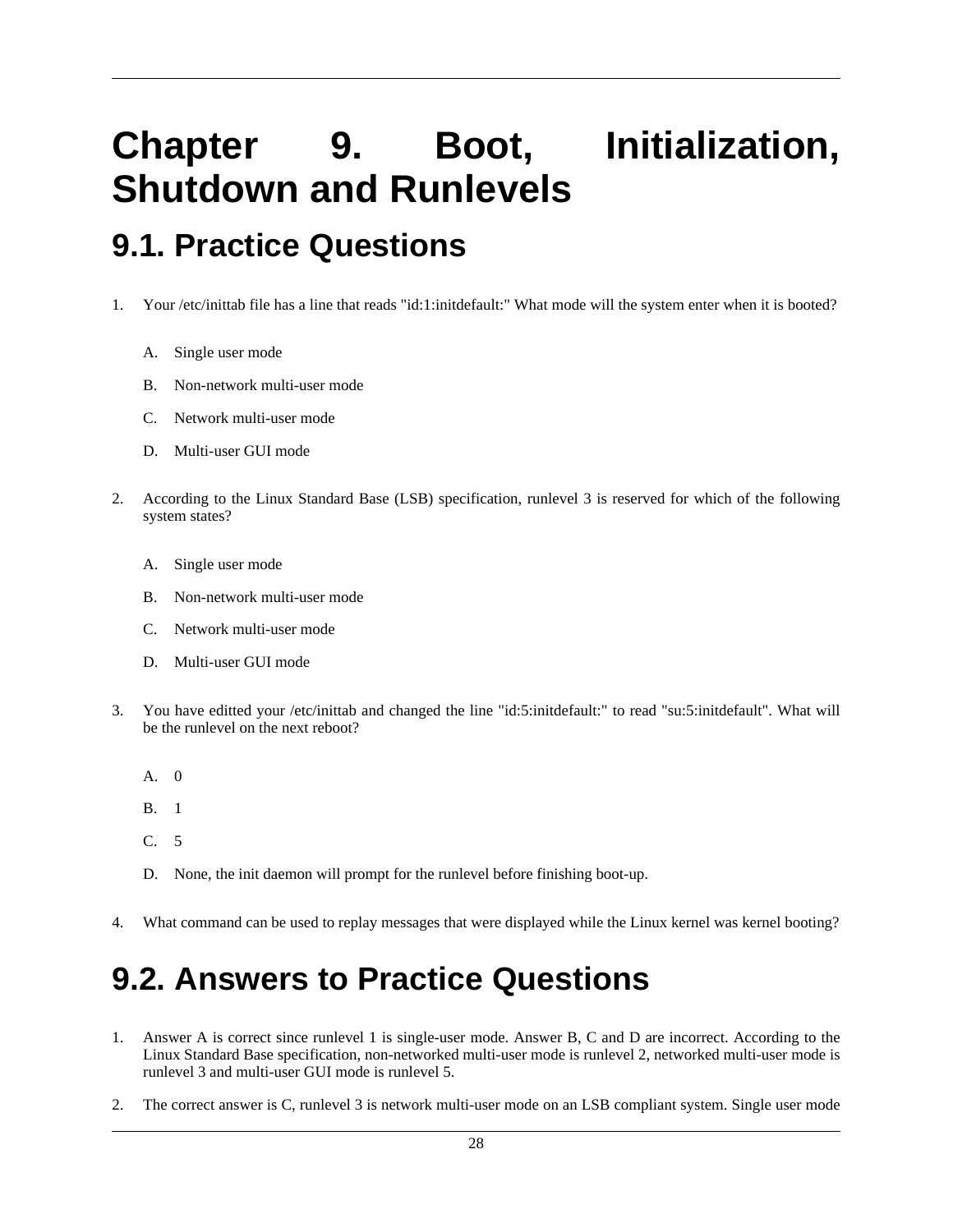is runlevel 1, non-network multi-user mode is runlevel 2 and multi-user GUI mode is runlevel 5.

- 3. Runlevel 5, answer C, is correct. Answer A, runlevel 0, is for system halt. Although answer B may be tempting it is incorrect. The label of "su" makes no difference in the runlevel, everything is determined by the number "5". Answer D is incorrect since the system will only prompt for a runlevel if initdefault is missing.
- 4. The **dmesg** command will allow you to print the kernel ring-buffer which contains the kernel's boot messages.

#### <span id="page-34-0"></span>**9.3. References**

For an in-depth reference see the [From PowerUp To BASH Prompt HOWTO](http://www.tldp.org/HOWTO/From-PowerUp-To-Bash-Prompt-HOWTO.html) [http://www.tldp.org/HOWTO/From-PowerUp-To-Bash-Prompt-HOWTO.html] from [The Linux Documentation](http://www.tldp.org/) [Project](http://www.tldp.org/) [http://www.tldp.org/]. Also skim the run levels section of the [linux standard base](http://www.linuxbase.org/spec/) [http://www.linuxbase.org/spec/] specification document.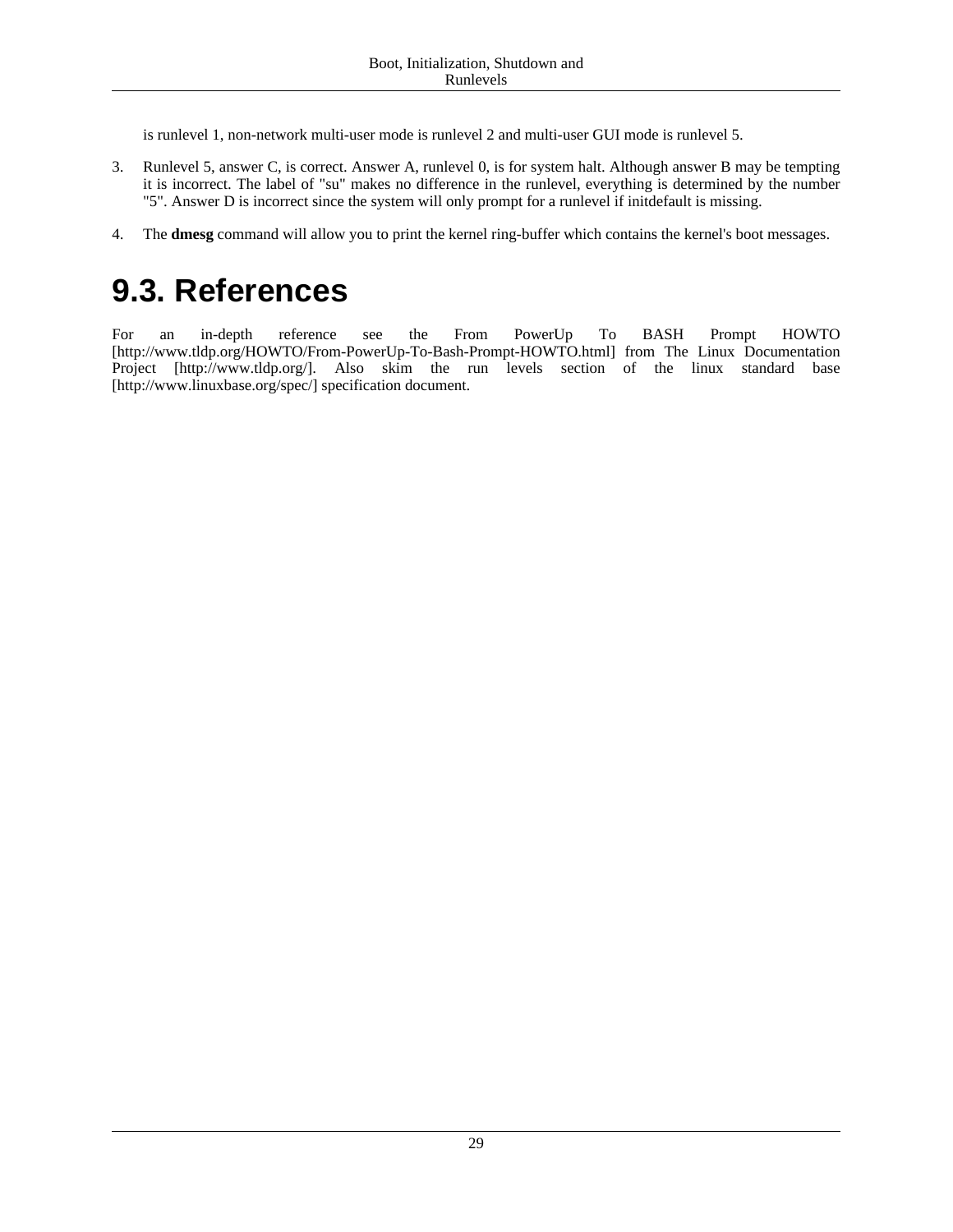## **Chapter 10. Printing**

## <span id="page-35-0"></span>**10.1. Practice Questions**

- 1. Which of the following commands can be used to show the status of a print queue? (choose two)
	- A. lpr
	- B. lpq
	- C. lpc
	- D. lpd
- 2. Which command can be used to remove a print job from a queue?
- 3. It is time to close down the computer lab and you would like to stop anyone from printing any last minute reports. Which command allows you to disable all printers?

## <span id="page-35-1"></span>**10.2. Answers To Practice Questions**

- 1. The correct answers are B and C. Both **lpq** and **lpc** can be used to show the status of print queues. Answer A is incorrect, because **lpr** is only used to submit jobs. Answer D is incorrect, **lpd** is the line printer daemon that runs in the background.
- 2. The correct answer is **lprm**.
- 3. The correct answer is **lpc**.

## <span id="page-35-2"></span>**10.3. References**

For information of printing see the man pages for **lpc**, **lpd**, **lpq**, **lpr** and **lprm**. For a more in-depth discussion of Linux printing see Patrick Powell's LPRng reference manual available from the [LPRng home page](http://www.lprng.org/) [http://www.lprng.org/].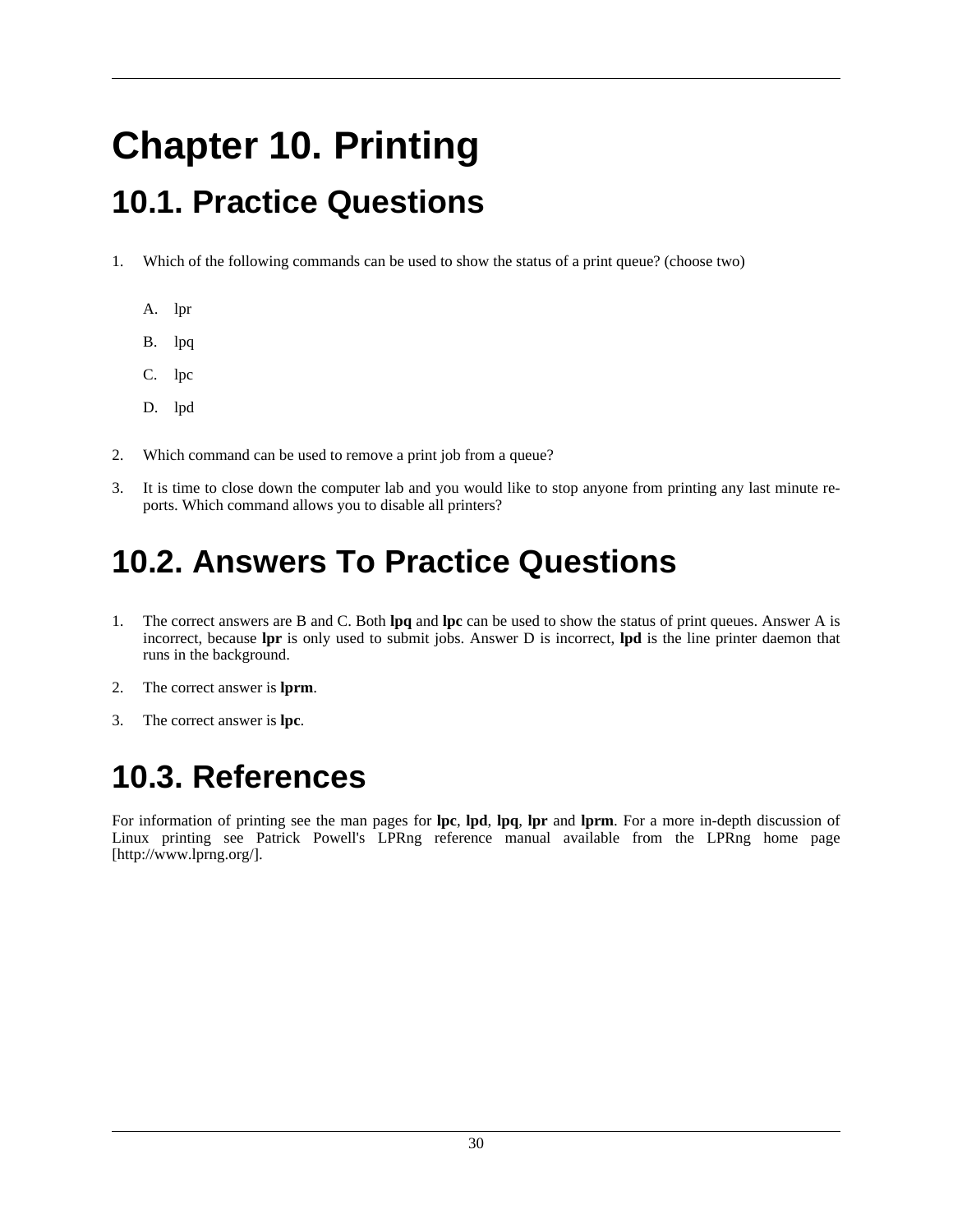## **Chapter 11. Documentation**

### <span id="page-36-0"></span>**11.1. Practice Questions**

- 1. The command **man -k passwd** gives the same results as which one of the following commands:
	- A. whatis passwd
	- B. apropos passwd
	- C. passwd --help
	- D. info passwd

## <span id="page-36-1"></span>**11.2. Answers To Practice Questions**

1. The correct answer is B, **man -k** and **apropos** are equivalent. Answer A is incorrect, **whatis** is the same as **man -f**. Answer C is incorrect, **passwd --help** gives a brief listing of command-line options and is unrelated to man pages. Answer D is incorrect, info pages are part of a different documentation tool.

### <span id="page-36-2"></span>**11.3. References**

See the manual page for the **man** command.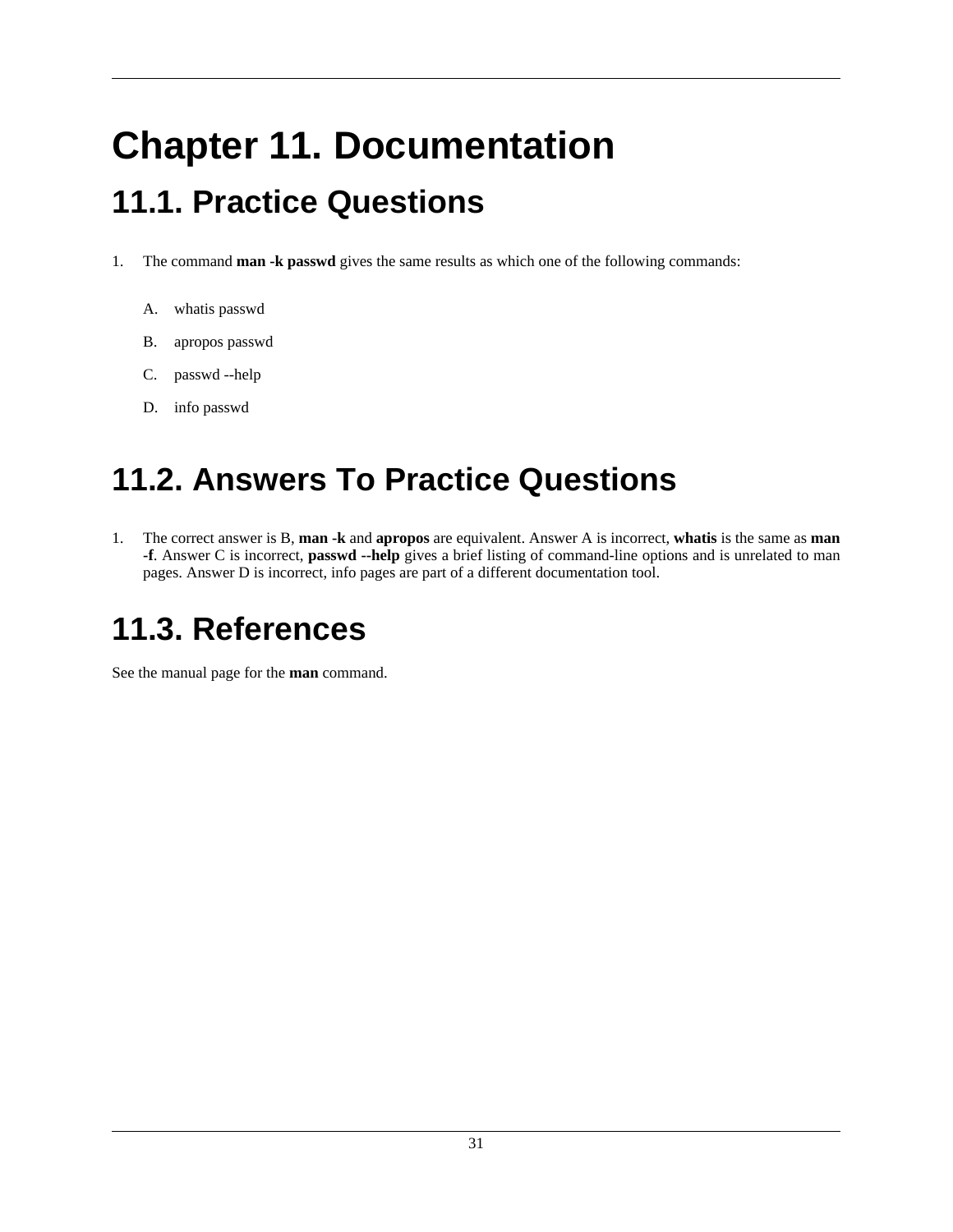# **Chapter 12. Shells, Scripting, Programming and Compiling**

- <span id="page-37-0"></span>**12.1. Practice Questions**
- <span id="page-37-1"></span>**12.2. Answers To Practice Questions**
- <span id="page-37-2"></span>**12.3. References**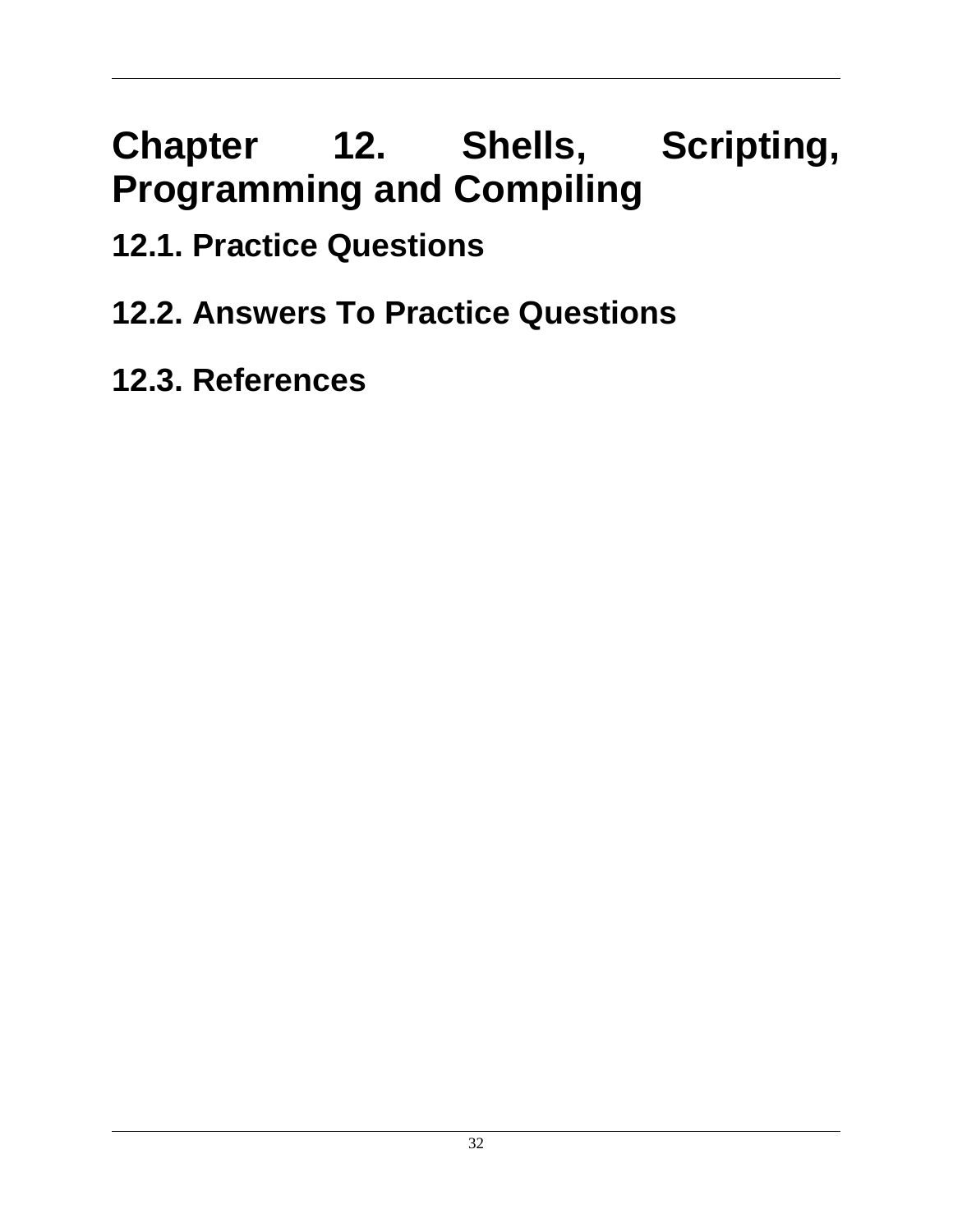## **Chapter 13. Administrative Tasks**

- <span id="page-38-0"></span>**13.1. Practice Questions**
- <span id="page-38-1"></span>**13.2. Answers To Practice Questions**
- <span id="page-38-2"></span>**13.3. References**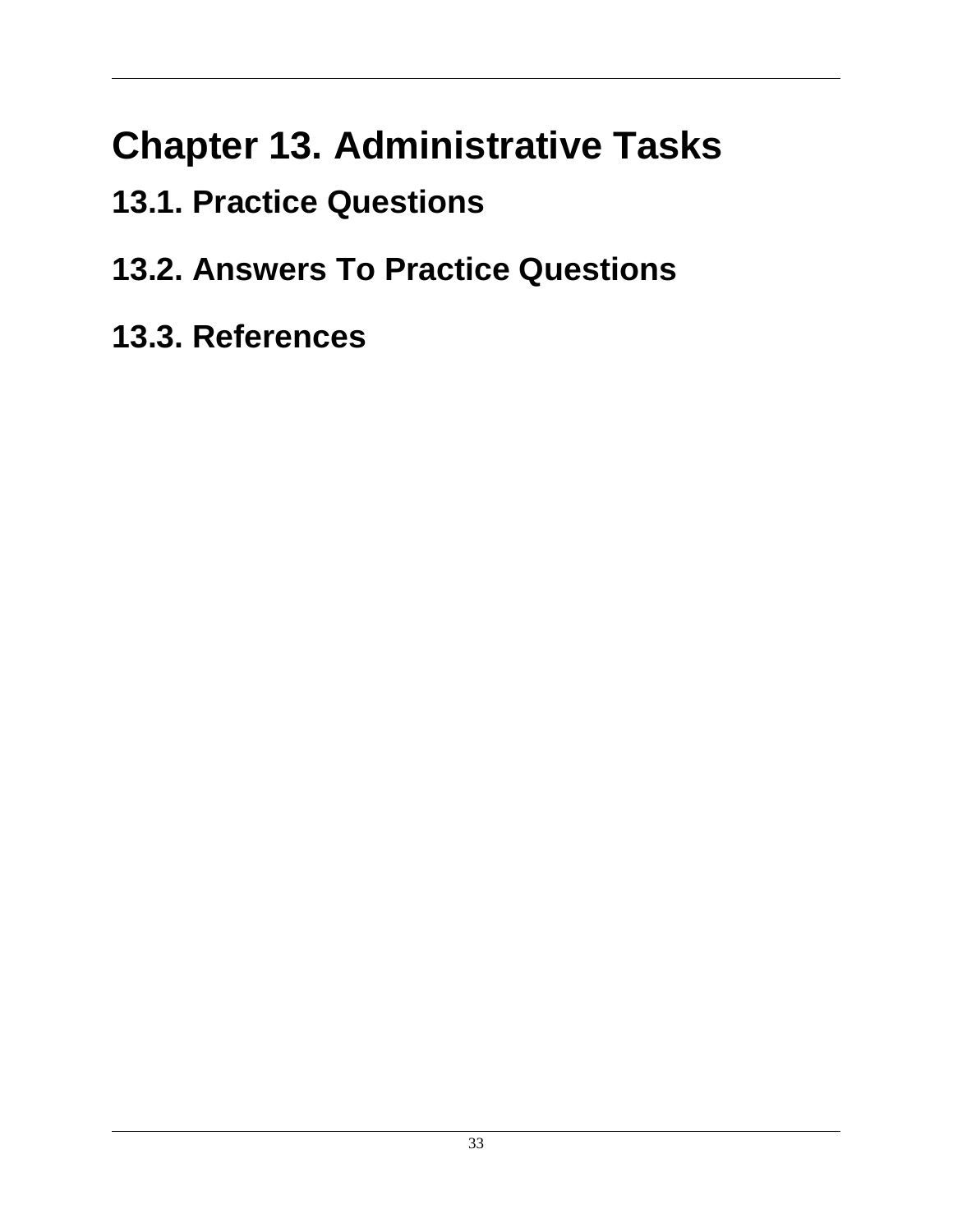## **Chapter 14. Networking Fundamentals**

David Horton

## <span id="page-39-0"></span>**14.1. A Brief Look At The Objectives**

To be successful with the network fundamentals section of the LPI exam candidates should possess a good working knowledge of [Internet Protocol \(IP\)](http://en.wikipedia.org/wiki/Internet_Protocol) [http://en.wikipedia.org/wiki/Internet Protocol] (version 4) networking. This includes understanding the concepts of [address classes](http://en.wikipedia.org/wiki/Classful_network) [http://en.wikipedia.org/wiki/Classful\_network], [subnets](http://en.wikipedia.org/wiki/Subnetwork) [http://en.wikipedia.org/wiki/Subnetwork] and [private IP address](http://en.wikipedia.org/wiki/Private_IP_address) [http://en.wikipedia.org/wiki/Private\_IP\_address] ranges. It is also necessary to know [port numbers](http://en.wikipedia.org/wiki/List_of_well-known_ports_%28computing%29) [http://en.wikipedia.org/wiki/List of well-known ports %28computing%29] for popular network services and common [protocols](http://en.wikipedia.org/wiki/Internet_protocol_suite) [http://en.wikipedia.org/wiki/Internet\_protocol\_suite] like [Transmission Control Protocol \(TCP\)](http://en.wikipedia.org/wiki/Transmission_Control_Protocol) [http://en.wikipedia.org/wiki/Transmission\_Control\_Protocol], [User Datagram Protocol \(UDP\)](http://en.wikipedia.org/wiki/User_Datagram_Protocol) [http://en.wikipedia.org/wiki/User\_Datagram\_Protocol] and [Internet Control Message Protocol \(ICMP\)](http://en.wikipedia.org/wiki/Internet_Control_Message_Protocol) [http://en.wikipedia.org/wiki/Internet\_Control\_Message\_Protocol]. This section of the exam will also cover commands and configuration files associated with networking as well as utilities for troubleshooting connectivity.

### <span id="page-39-1"></span>**14.2. IP Basics**

## <span id="page-39-2"></span>**14.3. IP Ports and Protocols**

Making connections to internet services requires knowing more than just an IP address. There is also a proper port number and protocol that must be used. Most end-users are blissfully unaware of this fact because the operating system takes care of the mundane details.

For Linux systems the /etc/services file is responsible for translating a service name, like FTP or telnet, into port numbers, like 21 or 23. An excerpt of /etc/services is show below.

|        | bash\$ sed -n 43,51p /etc/services |      |          |  |  |                             |  |
|--------|------------------------------------|------|----------|--|--|-----------------------------|--|
| ftp    | 21/top                             |      |          |  |  |                             |  |
| ftp    | 21/udp                             |      | fsp fspd |  |  |                             |  |
| ssh    | 22/top                             |      |          |  |  | # SSH Remote Login Protocol |  |
| ssh    | 22/udp                             |      |          |  |  | # SSH Remote Login Protocol |  |
| telnet | 23/top                             |      |          |  |  |                             |  |
| telnet | 23/udp                             |      |          |  |  |                             |  |
|        | # 24 - private mail system         |      |          |  |  |                             |  |
| smtp   | 25/top                             | mail |          |  |  |                             |  |
| smtp   | 25/udp                             | mail |          |  |  |                             |  |
|        |                                    |      |          |  |  |                             |  |

Some of the well-known port numbers that may appear on the exam are listed below. Take time to memorize this entire list.

- 20 File Transfer Protocol (FTP) data
- 21 File Transfer Protocol (FTP) control
- 23 Telnet
- 25 Simple Mail Transfer Protocol (SMTP)
- 53 Domain Name Service (DNS)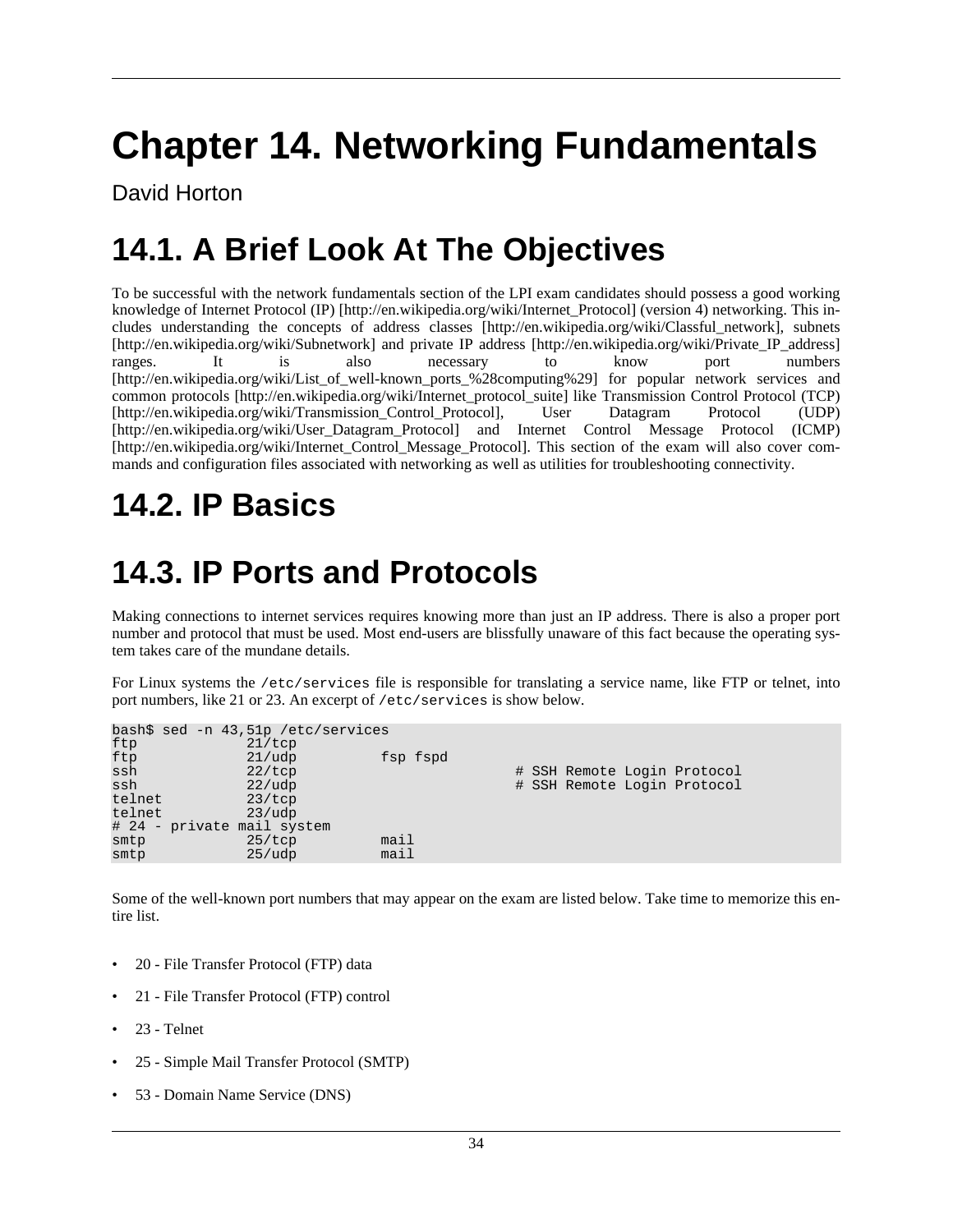- 80 HyperText Transfer Protocol (HTTP)
- 110 Post Office Protocol version 3 (POP3)
- 119 Network News Transport Protocol (NNTP)
- 139 NetBIOS Session Service
- 143 Internet Message Access Protocol (IMAP)
- 161 Simple Network Management Protocol (SNMP)

In addition to the ip address and port number that are needed to make a connection to an internet service it is also necessary to use the correct protocol. This is another detail that is transparent to the end user, because it is handled by the operating system. Information about the protocols used with IP are kept in the /etc/protocols file. An excerpt is shown below.

```
bash$ sed -n -e 12,19p -e 30p /etc/protocols
ip 0 IP # internet protocol, pseudo protocol number<br>#hopopt 0 HOPOPT # hop-by-hop options for ipv6
#hopopt 0 HOPOPT # hop-by-hop options for ipv6<br>icmp 1 ICMP # internet control message pr
         icmp 1 1 ICMP # internet control message protocol 2 1 IGMP # internet group management protocol
igmp 2 IGMP # internet group management protocol<br>qqp 3 GGP # qateway-qateway protocol
ggp 3 GGP # gateway-gateway protocol<br>ipencap 4 IP-ENCAP # IP encapsulated in IP (o
                                        # IP encapsulated in IP (officially ``IP'')
st 5 ST # ST datagram mode<br>
tcp 6 TCP # transmission con
tcp 6 TCP # transmission control protocol<br>udp 17 UDP # user datagram protocol
udp 17 UDP # user datagram protocol
```
Common protocols include TCP, UDP and ICMP. There are actually a great number of protocols, but these three are the most prevalent. TCP is used to handle the underlying data streams for web, email, news and almost every other popular network application. That does not mean that UDP and ICMP are not important however. While TCP is good at providing reliable, error-free data UDP is used for applications where speed or simplicity is more important than reliability. Applications like DNS lookups and SNMP use the UDP protocol. ICMP is used for untilities such as **ping** and **traceroute**. If you have ever seen the destination host unreachable message, this is ICMP in action.

### <span id="page-40-0"></span>**14.4. Network Configuration**

### <span id="page-40-1"></span>**14.5. Network Troubleshooting**

### <span id="page-40-2"></span>**14.6. PPP Configuration**

## <span id="page-40-3"></span>**14.7. Practice Questions**

- 1. Given an IP address of 192.168.12.17 and a subnet mask of 255.255.255.0, what is the network portion of the address?
- 2. Given the CIDR address format of 172.16.10.1/24, what is the network mask in dotted-quad notation?

A. 255.0.0.0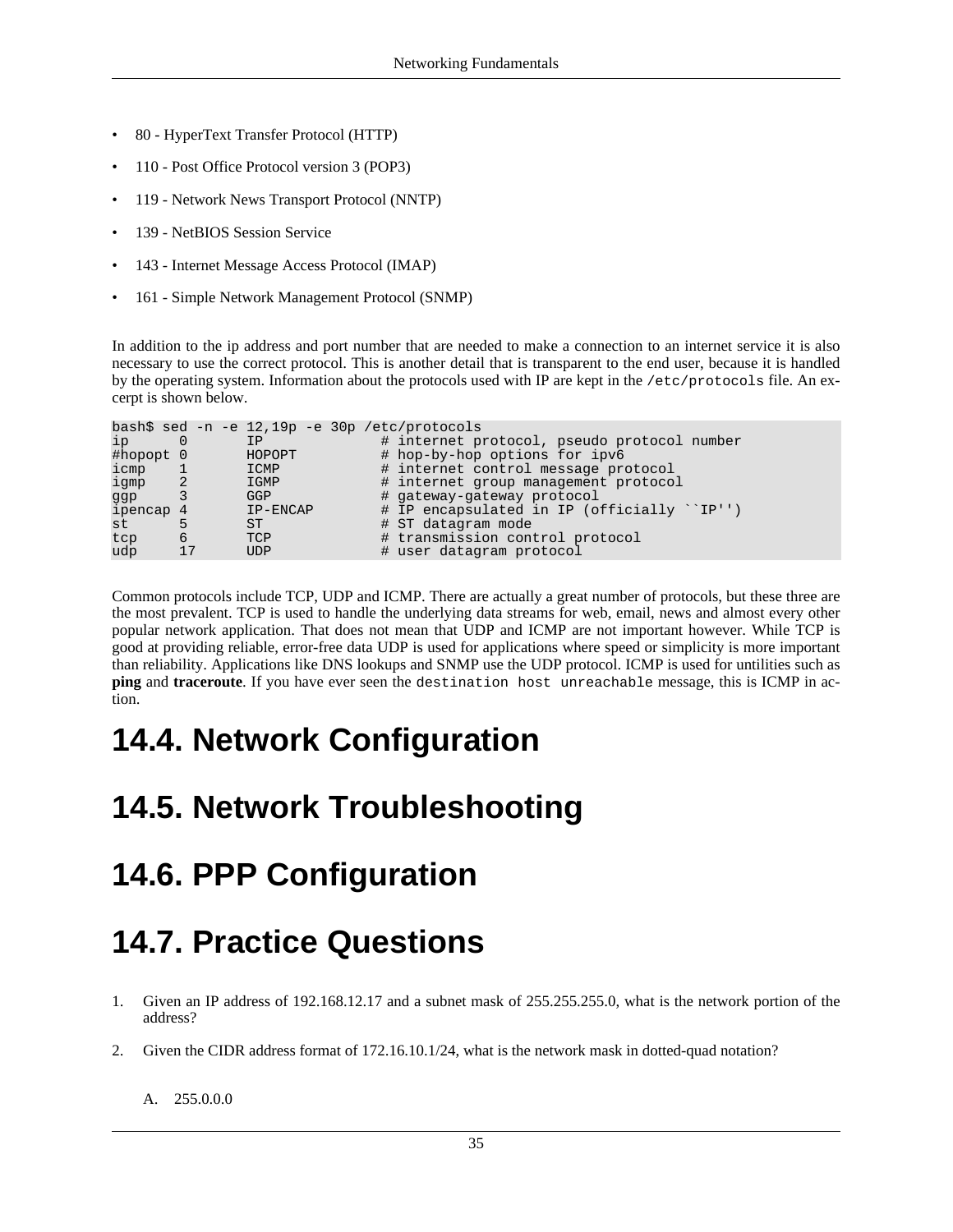- B. 255.255.0.0
- C. 255.255.255.0
- D. 255.255.255.255
- 3. During a freak electrical storm both the primary and secondary DNS servers on your network were simultaneously struck by lightning and are no longer operational. In the absense of name servers which file can be used to do domain name to IP address lookups? (give the full path)
- 4. The loopback address, 127.0.0.1, is which class of IP address?
	- A. Class A
	- B. Class B
	- C. Class C
	- D. Class D
- 5. Your company's Internet connection is down and you have been called in to investigate. You would like to know if the fault lies with one of the routers on your LAN or if there is a problem with a router on your ISP's network. Which command would you use to quickly determine the location of problem?
- 6. An entry such as the following is found in which file? (give the complete path)

smtp 25/tcp # simple mail transport protocol

- 7. Several of your company's employees have asked for the ability to check their work email from home via the Internet. You have configured an IMAP daemon to accomodate them. On which port does IMAP communicate?
	- A. 23
	- B. 25
	- C. 110
	- D. 143
- 8. The DHCP server for your LAN has a failed power supply and it will take 24 hours for the new part to arrive. Which command can be used to manually configure IP addresses until the DHCP server can be repaired?
	- A. netstat
	- B. ipconfig
	- C. ifconfig
	- D. inetcfg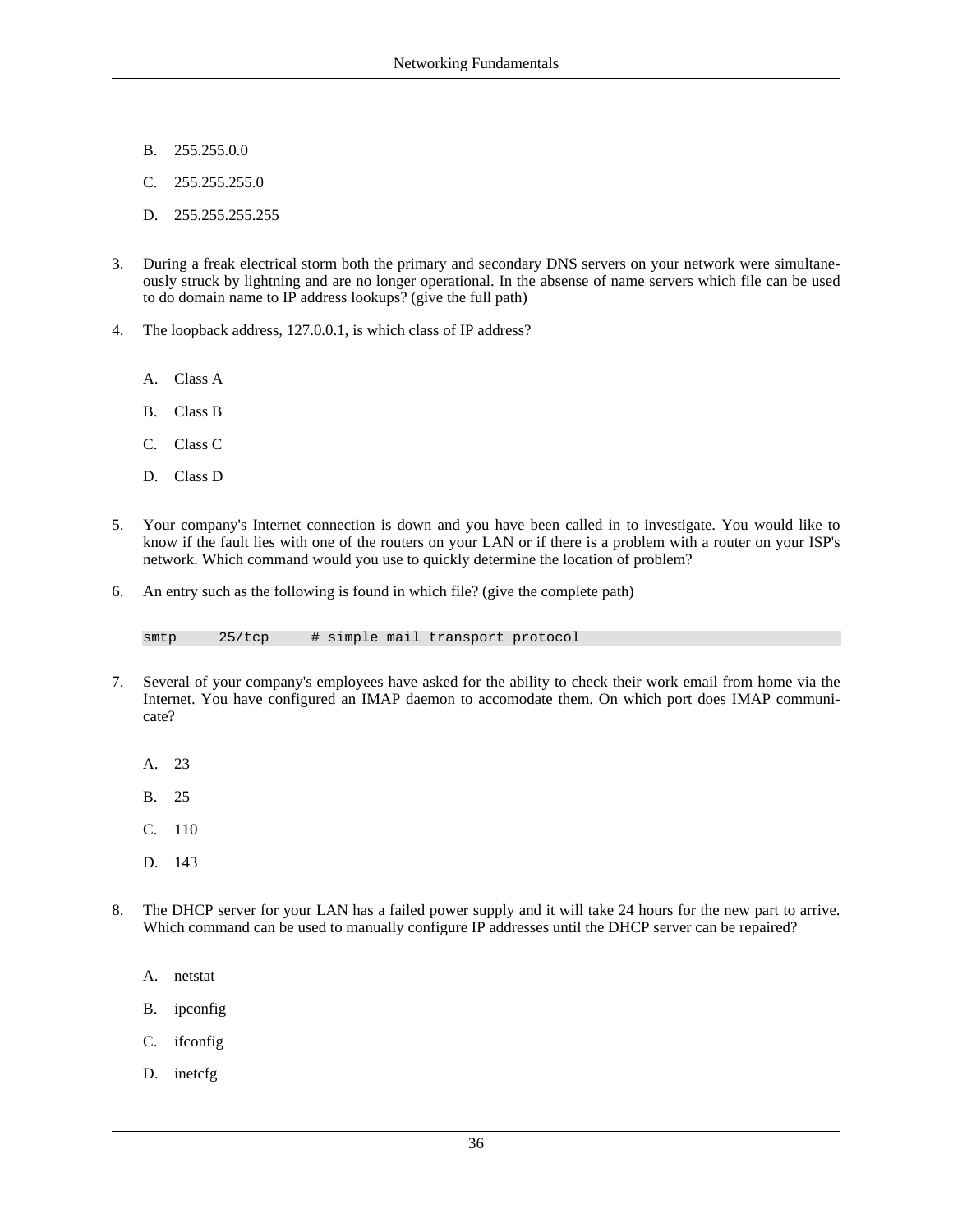9. In an effort to maintain a well-documented network environment you want to do periodic checks of network activity on your server. Which command will let you view active network connections? (specify the command without any command-line options.)

### <span id="page-42-0"></span>**14.8. Answers To Practice Questions**

- 1. The correct answer is 192.168.12.0.
- 2. Answer C is correct, /24 in CIDR notation means a 24-bit mask. Each octet in an IP address has 8 bits and the decimal equivalent of eight bits all set to 1 is 255. So answer A is equivalent to /8 in CIDR notation, answer B is the same as /16 and answer D is /32.
- 3. The correct answer is /etc/hosts.
- 4. The correct answer is Class A, any address with a first octet that is less than 128 is considered to be a Class A address.
- 5. The correct answer is **traceroute**. While you might be tempted to use **ping**, this would require you to ping each router individually and does not *quickly* determine where the problem is.
- 6. The correct answer is /etc/services.
- 7. The IMAP protocol uses port 143 so D is the correct answer. Ports 23, 25 and 110 are used for telnet, smtp and pop3, respectively.
- 8. Answer C, **ifconfig** is correct. **netstat** is used to view network connections, not configure interfaces. **ipconfig** and **inetcfg** are both commands used by other operating systems.
- 9. The correct answer is **netstat**.

### <span id="page-42-1"></span>**14.9. Additional References**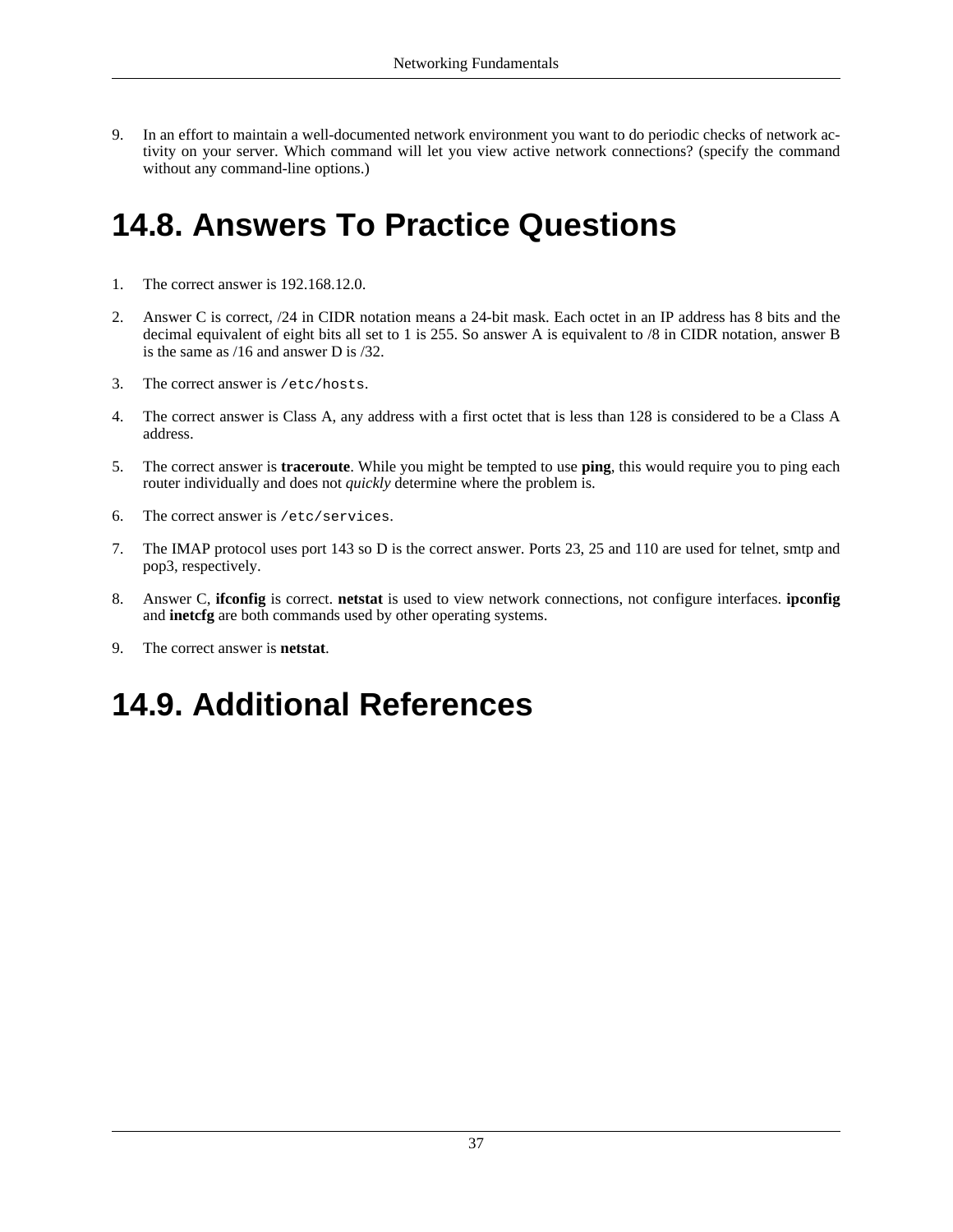## **Chapter 15. Networking Services**

- <span id="page-43-0"></span>**15.1. Practice Questions**
- <span id="page-43-1"></span>**15.2. Answers To Practice Questions**
- <span id="page-43-2"></span>**15.3. References**